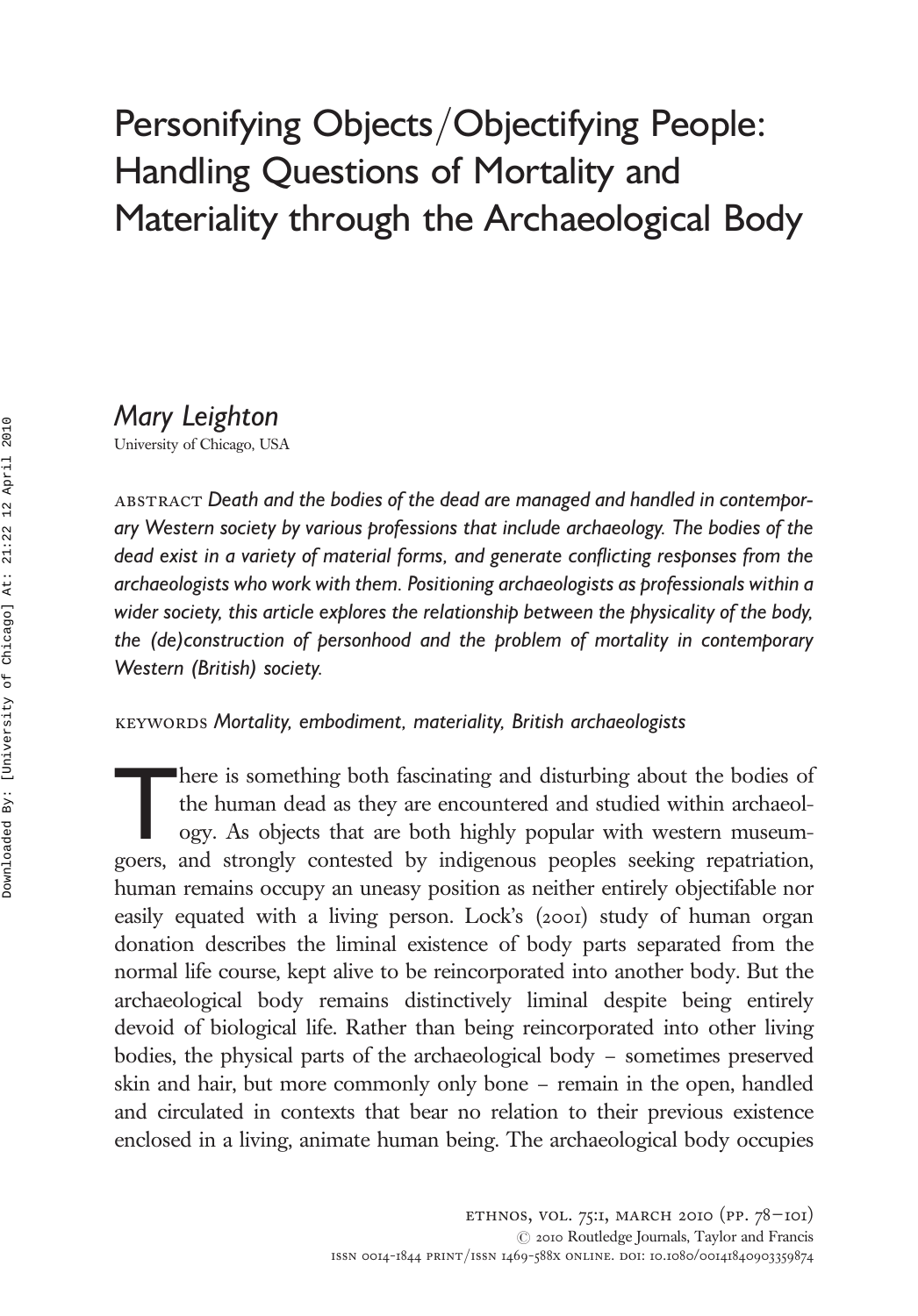an unusual space: its original biological and social lives are over, but it continues to have a (sometimes contentious) social and physical existence.

Unravelling the complexities that surround the relationships archaeologists have with these bodies can inspire us to think in new ways about the human body as a category of *thing*. In a general sense we can agree that the archaeological body has both a material presence and a social role in the contemporary world, as do living bodies. But drawing a direct comparison between living bodies and archaeological bodies is far from simple. As I will describe in this paper, archaeologists are capable of – and sometimes insist upon – seeing the bodies of the dead that they encounter as 'people' who are directly comparable with living people. Looking at archaeologists as a group of professionals who work with bodies that are in a variety of physical states allows us to think about the relationship between the physicality of bodies, the (de)construction of personhood and the identity of the dead in contemporary Western (British) society.

The contemporary Western approach to death is to remove it from the public sphere and into the hands of professionals (Blauner 1966; Giddens 1991; Mellor 1993; Mellor & Shilling 1993). Those responsible for the physical and cultural work involved in handling the bodies of the dead commonly include members of the medical professions, funeral directors, the police and forensic scientists, but archaeologists also work with the bodies of the dead under specific circumstances. Professions derive their coherence and authority not only from institutions and the monopoly of expert knowledge/skills, but also from the performance of a particular persona (Jackall 1988; Abbott 1991; Bosk 2003). The ability of a professional to embody an appropriate persona, sometimes discussed as a form of professional morality, has been described as an essential component of the maintenance of professions within the wider society. For example, members of the medical profession are expected to embody an appropriate mixture of compassion and rationality, sympathy with authority (Bosk 2003). Those who work regularly with the bodies of the dead may have difficulty in maintaining a professional detachment (Littlewood 1993; Howarth 1993). But in general, it is assumed that the processes through which students are initiated into a profession serve to inculcate a sense of appropriate performativity and morality.

Unlike the situation regarding the medical profession, however, there does not appear to be a consensus among archaeologists on what the appropriate demeanour or response to human remains should be. As I will discuss, drawing on interviews with practising archaeologists from the UK, the bodies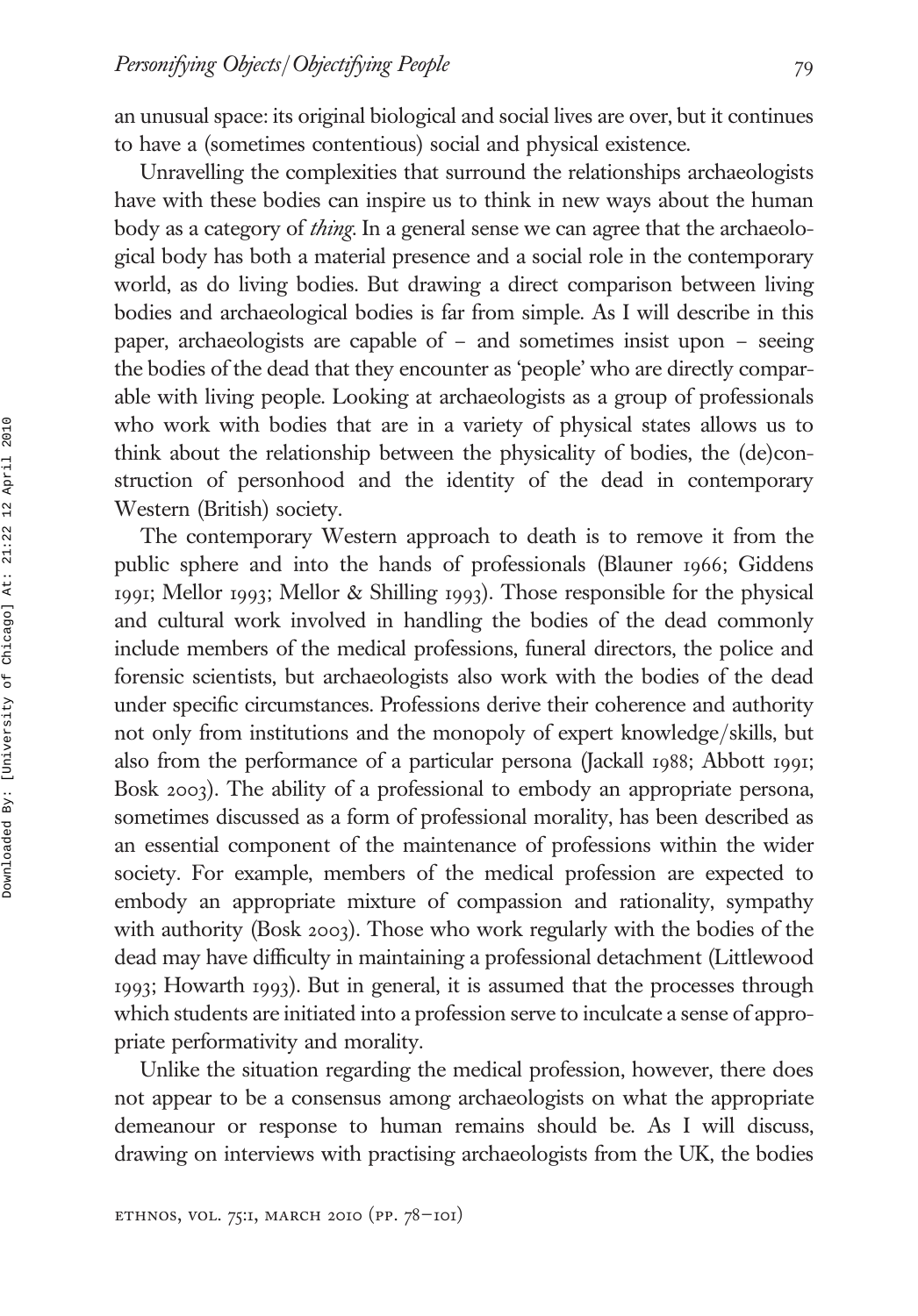80 mary leight of the matrix of the matrix of the matrix  $\mathbf{M}$  matrix  $\mathbf{M}$  matrix  $\mathbf{M}$  matrix  $\mathbf{M}$  matrix  $\mathbf{M}$  matrix  $\mathbf{M}$  matrix  $\mathbf{M}$  matrix  $\mathbf{M}$  matrix  $\mathbf{M}$  matrix  $\mathbf{M}$  matrix  $\mathbf{$ 

of the dead elicit a variety of responses and reactions that generate conflicting definitions of appropriate professionalism. While these are due in part to theoretical debates within the discipline of archaeology, I argue that they are highly dependent on both the physicality of the body itself, and the individual archaeologist's understanding of their *own* body in relation to the body being studied.

To touch another body is to initiate an intimacy. Hirschauer (1991) has described how the inappropriateness of intimate touch is transgressable in operating theatres only when the bodies of both patient and surgeon are actively objectified. Like the patient's body and the bodies that medical students use to learn anatomy (Segal 1988), touching and manipulating an archaeological body can be an uncomfortable or disturbing experience. Particularly in the case of recently dead bodies which still have skin, hair and moisture, the necessity of touching intimate substances stimulates feelings of disgust and discomfort which are often barely masked in macabre humour. And yet in other contexts, archaeological bodies are far from disturbing, as the popularity of mummies in museums and popular archaeology media demonstrates. There is, then, no single archaeological body, nor a single response. In their multiple states of dryness/wetness, articulation/fragmentation, age and recognition, archaeological bodies elicit emotions of curiosity or disgust, desires to create biographies or objectification, and different degrees of empathy.

### British Archaeology and Archaeological Bodies

Archaeology is not restricted to the distant past, but increasingly involves the study of historical periods up to and including the present day. Moreover, there is a growing involvement of archaeologists in forensic work, either in national criminal cases or with international war crimes and mass grave investigation (Hunter & Cox 2005). The type of material that archaeologists encounter is therefore very diverse: while older material is likely to be dry bones in various stages of disintegration, recent forensic bodies may still have soft tissue (the flesh and hair that decompose more rapidly). Other forms of preservation, such as desiccation and intentional mummification, can also result in the presence of soft tissue on ancient bodies. Most traditional archaeology is likely, however, to involve only skeletal material, and work with contemporary remains is more commonly undertaken only by those who have a specialist qualification or interest.

An untrained observer will have difficulty recognising human bone without the presence of soft tissue. Except in the case of the skull and perhaps the femur, single human bones would not be easily distinguishable from animal bone.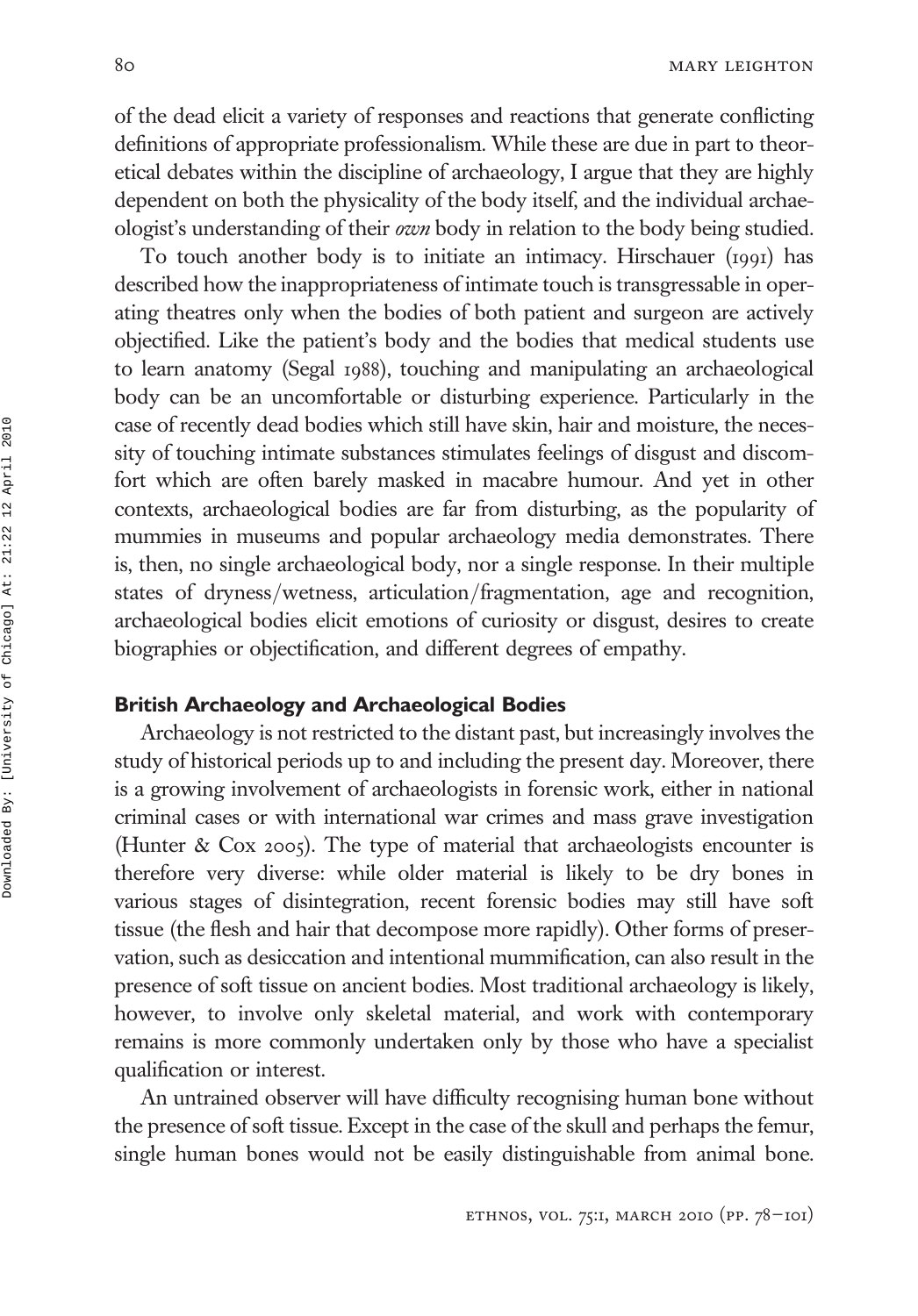Human remains are found in diverse contexts – as a single scrap of bone in a ditch, as an articulated skeleton laid out in a grave or coffin, as the shrunken fragments of a cremation sealed in a vessel or mixed up in a scatter of lithics and ceramic shards under a monument. Archaeologists encounter human remains in many different places – a reflection of the variety of ways people in the past deposited bodies into the ground. As a result, bodies are not automatically recognisable as such from either their materiality or their context. Instead the archaeologist learns to recognise that certain 'things' are human remains as part of their professional training – in the same way they recognise other 'things' are ancient pottery.

In this project I specifically seek to understand the conceptualisation of the body by those who work with it regularly, and without the framework of ethical consideration that arises in the context of excavating the ancestors of a contemporary minority population. I therefore focus on archaeologists who work in the UK. Since the introduction of the Native American Graves Protection and Repatriation Act (NAGPRA) in 1994, excavating human remains in the US is rare. In Europe, however, it remains an unproblematic feature of archaeological work. Debates around the world concerning the ethical and social context in which human remains are excavated have been dominated by the important questions of NAGPRA, repatriation and the inclusion of minority indigenous descendents in decision-making processes. These issues, however, are not as immediate in the non-settler colonial context of most European countries, and particularly in the UK (although see Blain  $\&$  Wallis 2007, for a neopagan perspective).

This article describes interviews with 27 practising archaeologists on their attitudes towards burial archaeology, death and archaeological bodies, conducted between August and December 2002. The interviews were grounded in my own experience working as an archaeologist in Britain from 1998 to 2003, and my current position as an ethnographer of archaeological practice. The archaeologists interviewed came from a cross-section of the profession, including students, field specialists, osteoarchaeologists, museum curators and artefact specialists. They had a wide range of experience: some hardly ever encountered human remains, while others did so on a daily basis. I also interviewed researchers who were not primarily archaeologists, and a funeral director. The group's experiences covered all kinds of remains – from contemporary forensic cases to early humans, fully fleshed mummies to fragmentary scraps of bone. The first 14 archaeologists were based in the city of Cambridge and worked for a commercial archaeology company, a local museum or a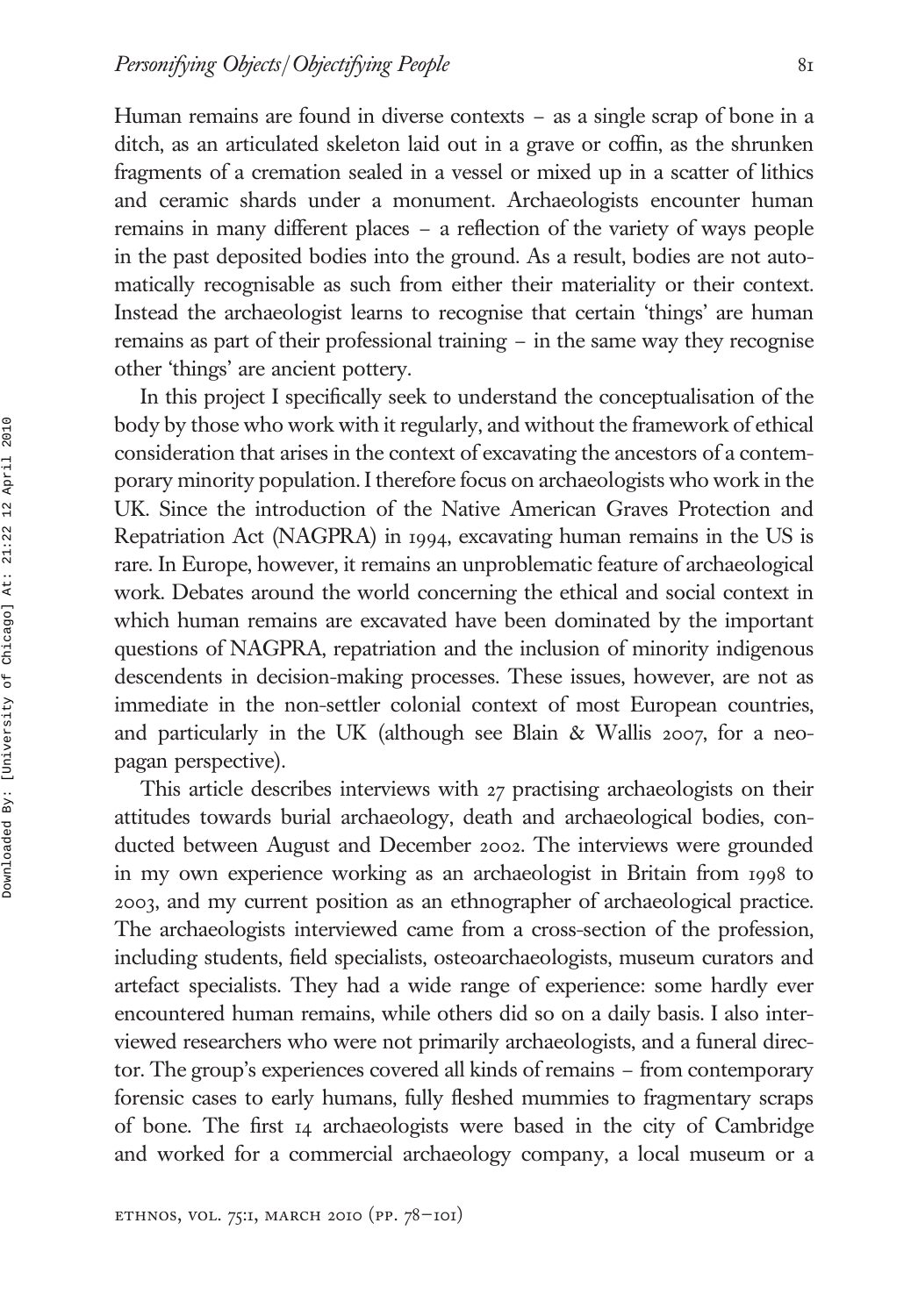university archaeology department. These archaeologists were at least provisionally known to me beforehand. To interview a larger number of archaeologists who worked primarily with human remains in different forms, I also conducted 13 interviews at the British Association of Biological Anthropologists and Osteoarchaeologists conference in Sheffield on the 14th and 15th of September 2002. These interviewees were volunteers who were all unknown to me.

| Field specialist                               | 5                                                     |
|------------------------------------------------|-------------------------------------------------------|
| Student/field specialist                       | 2                                                     |
| Student (little or no field experience)        | 3                                                     |
| Osteoarchaeologist/field specialist            | 3                                                     |
| Osteoarchaeologist/researcher                  | 6                                                     |
| Researcher (not an osteoarchaeologist) 1       |                                                       |
| Researcher (not primarily an<br>archaeologist) | I (radiographer)                                      |
|                                                | I (anatomist)                                         |
| Museum curator/artefact processor              | 3                                                     |
| Archaeological graphics specialist             | T                                                     |
| Forensic archaeologist/anthropologist          | 3 (including one with a strong nursing<br>background) |
| Funeral director                               | T                                                     |
| Total                                          | 30                                                    |

The above table shows the primary occupation of the interviewees. All professional titles for archaeological specialists in human remain analysis are included in the category 'Osteoarchaeologist', but those who primarily work with forensic cases are counted separately. 'Field specialist' refers to an archaeologist who works primarily in a excavation setting, in all these cases in a commercial company. 'Researcher' refers to archaeologists who work primarily in a non-field setting, for instance in a university department or a lab-based institution.

Most archaeological research in the UK is undertaken by commercial archaeology companies who are either privately funded, attached to universities or run by the local government. This work takes place ahead of development, and is frequently described as 'Rescue Archaeology'. As a result of this situation, there was a noticeable sense throughout the interviews that the UK is crowded with archaeological sites that are constantly under threat, and that burials are being disturbed and uprooted on a regular basis. Although UK law, unlike in other European countries, does not stipulate that a burial plot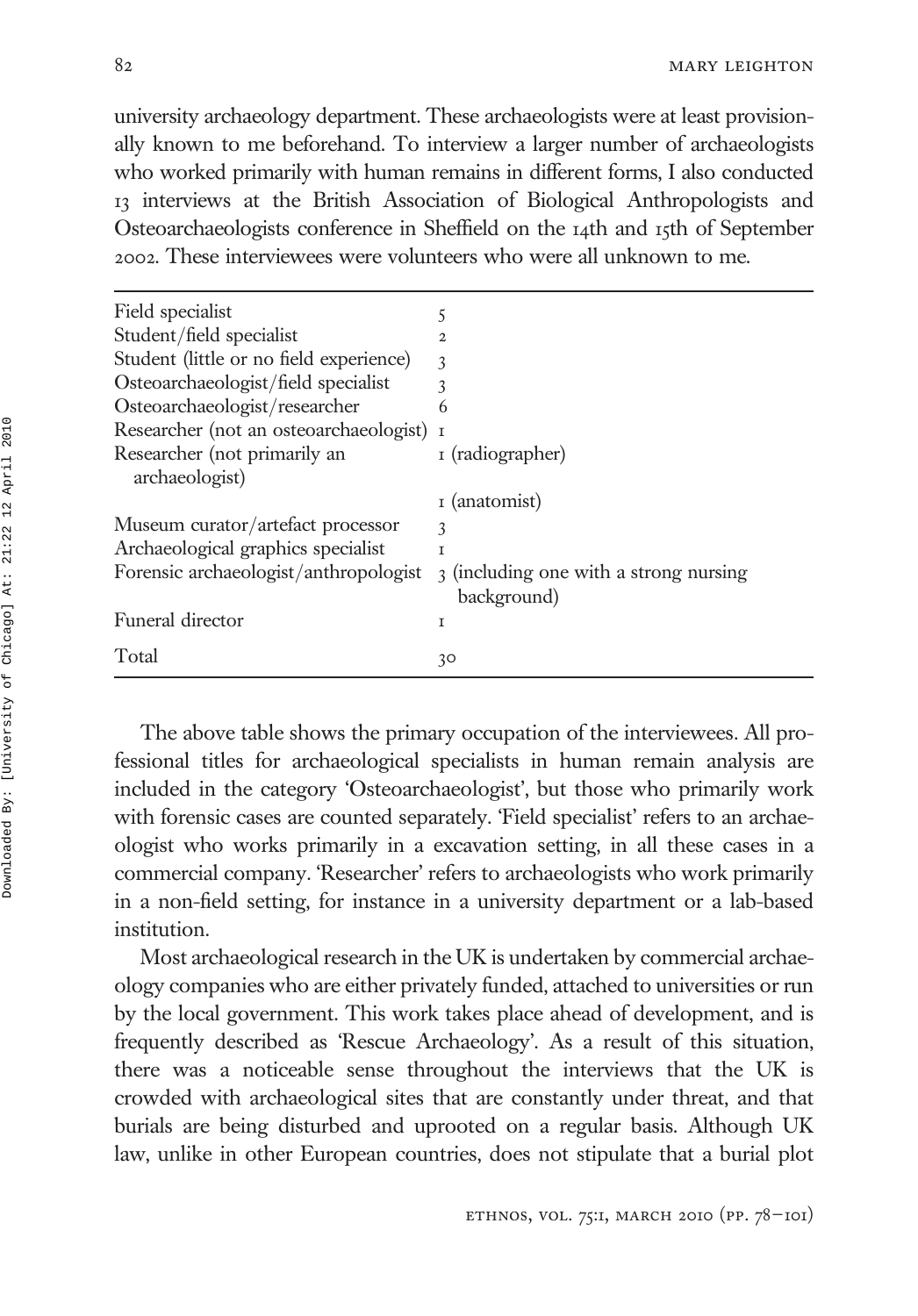is only rented for a few decades, there was a common belief that bodies are constantly moved due to lack of space and the pressures of commercial development. In some cases, this was linked to an understanding that since the Medieval period Christian burial traditions have only occasionally presumed the non-disturbance of the dead and the necessity of the body's integrity for resurrection. There was considered to be a strong justification for the excavation of human remains in the UK therefore, with the bulldozer always just a short distance away. Interestingly, this led to three field archaeologists criticising excavations driven by individual academic research rather than 'rescue', describing them as unethically disturbing archaeology (and the dead) for professional gain and personal curiosity.

There are rare objections to the excavation of human remains in the UK, normally on behalf of Christian burials. Archaeologists frequently encounter the Church of England as the owner of not only the majority of historical cemeteries but also of a considerable number of non-sacred landholdings. The Church is still an influential moral authority in contemporary Britain, although the number of practising Christians continues to decline.<sup>1</sup> Archaeologists interact with the Church as both a contractor and a party seeking involvement in moral decisions over the excavation or reburial of remains. While the vast majority of archaeologists interviewed saw the reburial and non-disturbance of remains in foreign countries with minority indigenous populations as entirely ethical, their stance towards the Church in the UK was more conflictual, and on occasion, bordered on open hostility and accusations of hypocrisy. One example involved the case of an excavation in a cathedral cemetery where the archaeologists believed that the Cathedral authorities had insisted on 'reburial' for the skeletons after excavation only because they were unwilling to pay for post-excavation analysis. The archaeologists described how the cathedral authorities ordered the excavated and cleaned remains to be returned, after which they were taken out of the boxes and bags they had been individually stored in and 'thrown' into a collective charnel pit, over which a toilet building was later built. The archaeologists who described this case were angry at what they perceived to be the Church's 'hypocrisy'. Their own careful and meticulous study was considered more respectful treatment of the remains than the Cathedral's 'reburial'. It is worth noting that while the Christian authorities were criticised for similar practices on several occasions, the well-known case of Jewbury in York (that involved objections to the excavation of medieval Jewish burials and resulted in reburial; Lilley et al. 1994) was never described in the same way.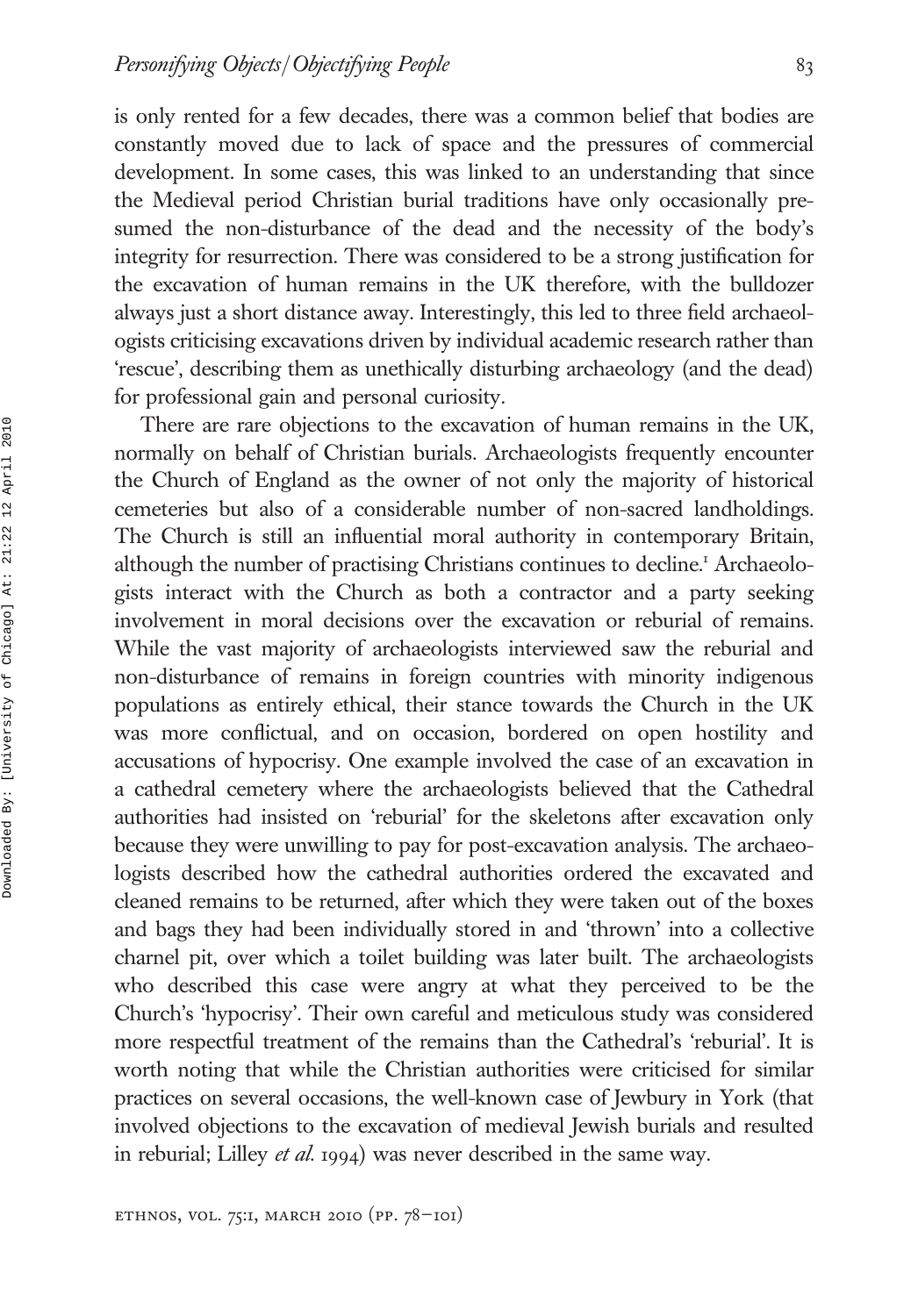84 mary leighton mary leight of the matrix of the matrix  $\mathbb{R}$  mary leight on  $\mathbb{R}$ 

At the time of the interviews, there was an additional concern about the status of research on human remains. In 1999, revelations about the routine unauthorised retention of organs from infants who had died between 1988 and 1995 at the Alder Hey Children's Hospital caused a national scandal. At the end of an enquiry in January 2001, new legislation regulating research conducted on the bodies of the dead was proposed. In 2002, as the Human Tissue Act was being written, it was still uncertain whether the very broad definition of 'human tissue' being proposed would cover archaeological material or not. Against this background, and with the ongoing influence of NAGPRA on research and efforts to repatriate research collections in UK museums, there was a sense that material was under threat, particularly among the osteoarchaeologists. These fears did not, however, diminish the sense of moral obligation to negotiate and compromise with the broader publics who were calling upon the profession to justify the legitemacy of its work.

### The Ambiguous Nature of Human Remains

Human remains are ambiguous entities, perceived to be somehow liminal: not quite people in the way we usually think of them, but not quite objects either. Archaeologists who have no qualms about taking apart a house, handling possessions or dismantling an offering, can feel a sense of unease in excavating a burial. Human remains will rarely be defined as either artefacts or material culture, terms that refer to 'culture' as the object of human manufacture. But neither do they count as *ecofacts* alongside of 'natural' objects like seeds and soils. The archaeologist Gavin Lucas has described how the division of objects into separate categories of ceramics, bone, lithics and botanics has its own institutional history and logic. Objects are grouped according to material, as opposed to form or use. This means, for instance, that a metal specialist will study metal bowls, and a ceramic specialist will study ceramic bowls, each writing separate appendices that are collected at the end of an excavation report (Lucas 2001:64–106). The only exception is the division of animal and human bone into zooarchaeology and osteoarchaeology. The logic by which objects are classed according to material does not hold for bone: a profound difference is perceived to exist between human and animal remains that is not reliant on the physical materiality of the object.

The archaeologists interviewed had difficulty articulating their conceptualisation of human remains as people or objects, but retained a strong sense that the two terms were mutually exclusive. At first they insisted on either one or the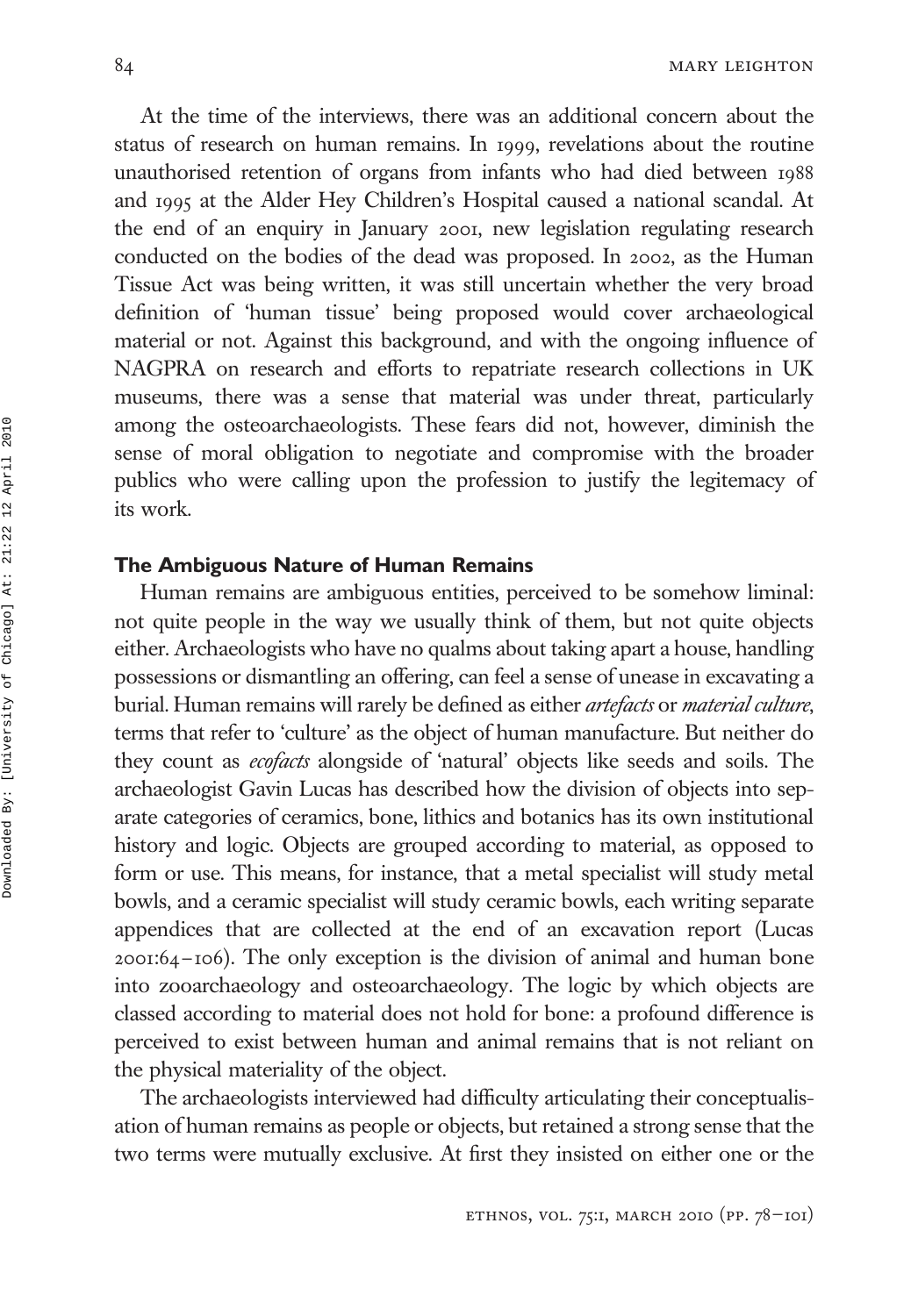other, but subsequently admitted that human remains are handled at different stages in ways that challenged this insistence. I frequently had the sense that the difficulty in expressing their views in part rested on a frustration that I did not already agree with them, particularly as I presented myself as a fellow archaeologist (albeit an undergraduate conducting an unusual project). Of course human remains were 'only objects', I was told. But in the next interview I would be just as forcibly informed that of course human remains were 'always people'. In working through the complexities of the interviews both within themselves and in comparison with each other, it was clear that the definition of human remains in relation to other ecofacts and artefacts was symbolic of much larger questions of acceptable behaviour towards other people both living and dead, but specifically the living, embodied self of the speaker.

The relationship an archaeologist has with the biological body is not the same as that a living person has with their own body. As living people, the experience of our bones is not normally based on being able to see or feel them, unless something has gone wrong. As one field archaeologist, whose unusual comments I will return to throughout this article, proposed:

Human bones should be treated the same as pottery I think. But that doesn't mean we should denigrate the human remains, we should elevate how we treat the artefacts. We should see them as material identities, in the sense that the pottery is as much about the person as the bone. And you could probably say that they were more familiar with the pottery than they ever were with their right fibula for example.

The sense that archaeologists encounter "people" when they hold physical bodies in their hands emanates from an idea of personhood that appears to privilege the biological over the social (something this particular archaeologist was unusual in questioning during the interviews). Yet a simple dualism of (social) mind and (physical) body is challenged by the ambiguous reaction to the absence of the mind and the persistence of the inanimate body after death. Something non-physical still lingers, making the archaeological body more than its physical properties. Of course, no archaeological objects, nor any 'thing', can be reduced to only its physical properties. But the interviews were revealing of the extent to which British archaeologists, as individuals working in a (arguably) scientific profession within a modernist tradition, perceived human remains in comparison with other objects found in archaeology not as *indexical* of personhood, but as personhood itself.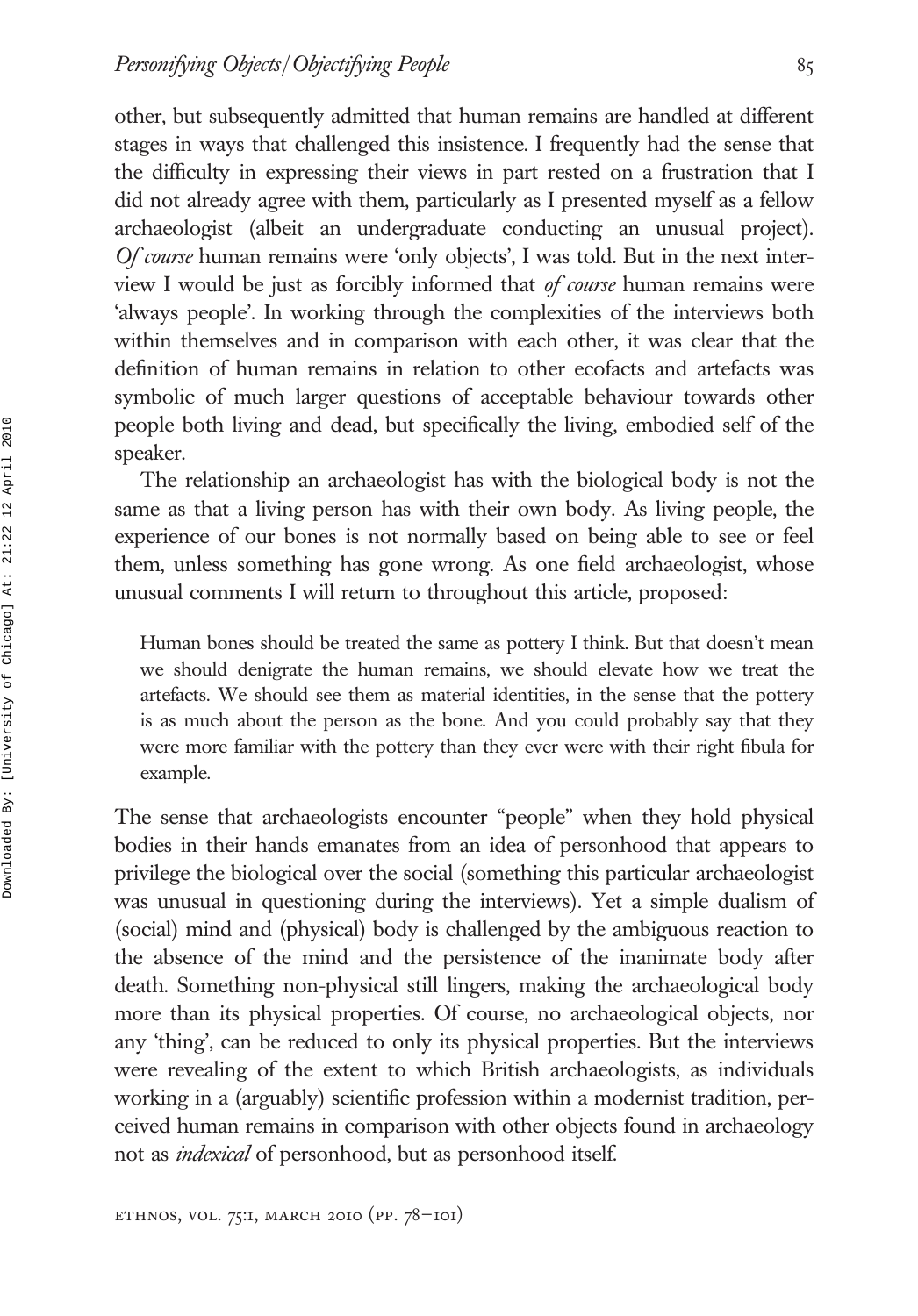86 mary leight of the matrix of the matrix of the matrix of the matrix of the matrix of the matrix of the matrix of the matrix of the matrix of the matrix of the matrix of the matrix of the matrix of the matrix of the matr

## A Mirror of the Self-Empathy As a Product of Materiality

Although the interviews covered a broad range of topics to do with human remains and death, in each interview I asked a direct question: 'Are human remains objects or people?'. The response was more likely to be given without hesitation or qualification if the answer was 'people'. Only two of the seven who answered that they saw human remains as primarily 'objects' answered immediately and without ambiguity. Of those, some stated that they felt they *ought* to see them as people, but in the course of study they inevitably were treated as objects. Few felt that archaeologists do not treat human remains any differently from other finds, whether or not this was considered a good practice. Most commonly, an attitude of 'respectfulness' resulting in differential handling was the way this sense of otherness was thought to be manifested.

Concerning the physical treatment of human remains, archaeologists from very different backgrounds emphasised the more delicate or rare nature of this material as a reason for handling it more carefully. For instance, a museum-based archaeologist whose work mainly involved statistical analysis of remains from previously excavated collections answered immediately that remains were objects, and stated that human remains should be treated differently:

But for more reasons of preservation and analysis than for other reasons... Things should be handled a bit more carefully, especially if you are doing things like ancient DNA work, it can become quite frustrating [that field archaeologists don't always handle them carefully].

Similarly an osteoarchaeologist and forensic scientist, when answering if human bone should be treated differently, replied, 'No. Only in terms of their conservation and condition. They can be very fragile'. When asked whether they were treated differently in terms other than handling, her response was that they are but, 'I think it is inappropriate. In practical terms it is just attitude because they get washed and put in boxes like any other find'. Three of those who answered that they saw them primarily as objects also thought that they should not be treated any differently, but acknowledged that they often were.

Some specifically addressed the indeterminate status of human remains as a type of archaeological find, and found it difficult to give a definite answer. 'Bodies to an extent aren't things... and even though they don't look like a corpse on a slab, they are not inanimate objects either. They are this weird limbo in between'. These archaeologists seemed less definite on whether or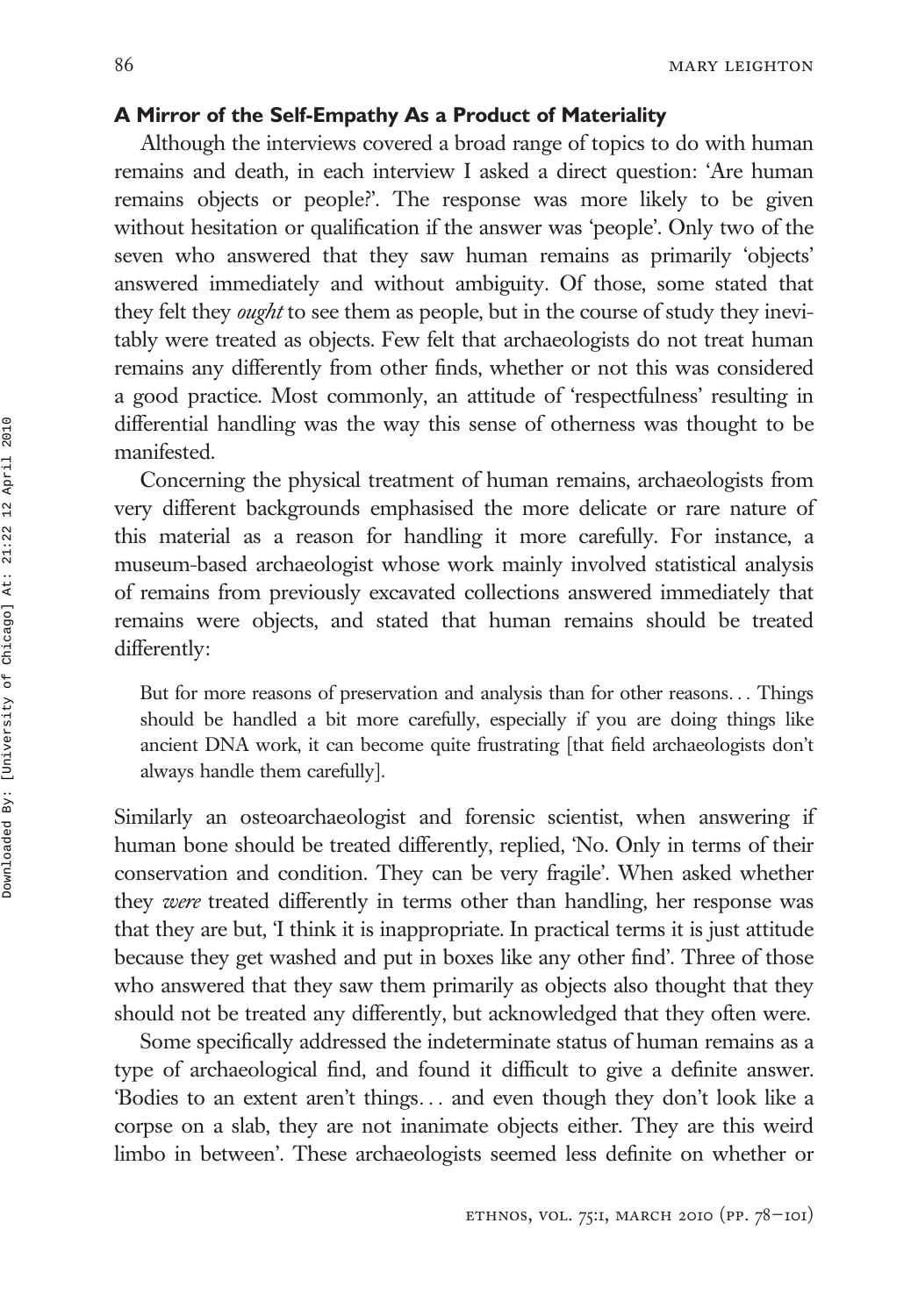not they should treat human remains differently from other finds, sometimes questioning whether the desire to be 'respectful' or to have an alternative frame of mind when dealing with them actually translated into different working practices. If human remains are still excavated, bagged, washed and catalogued in the same way as other finds, are they in practice still seen as just another artefact?

The majority of the archaeologists interviewed, including those with a specialism in osteoarchaeology, had never dealt with recent remains and many said that they would be highly uncomfortable or unable to do so. One man who had done a significant amount of work in war crime investigations in Europe, and was at the time of the interview also working for a traditional archaeological company in the UK, described the active process through which he objectified the material he encountered. When discussing the ethics of excavating graves he stressed the importance of seeking permission from relatives, but was also concerned about the disturbance of ancient remains. In this respect, it was clear that his work on recent remains had actively shaped his understanding of ancient remains, and that his attitude towards the older remains was different from that of the archaeologists who had only worked with more 'traditional' archaeological material. But he felt that in some ways his concerns about the ancient dead were out of place and unrealisable.

I don't think it should be any less important. I think it's kind of theory versus practice. In theory it shouldn't mean any less, that their culture is dead shouldn't mean that we shouldn't respect it. But practically that seems a bit silly. To me, I feel bad saying that.

While his perspective was shaped by his experience with recent forensic remains, he wanted to see all human bodies as the same but was ultimately unable to – there was still something different about ancient remains that made the sanction against disturbing them seem 'silly'. The ability as well as the desire to conceptualise them as people or as objects was shaped, therefore, by the type of material the archaeologist encountered. Specifically, the more the material resembled a living human being, and the closer it was to the self of the archaeologist, the more it was conceptualised as a person. Remains more likely to be recognised as 'people' were recent, articulated, with soft tissue, and similar to the archaeologist in terms of categories like age, gender and stature. A woman with particularly long hair who worked primarily with ancient, postexcavation, skeletal material said that: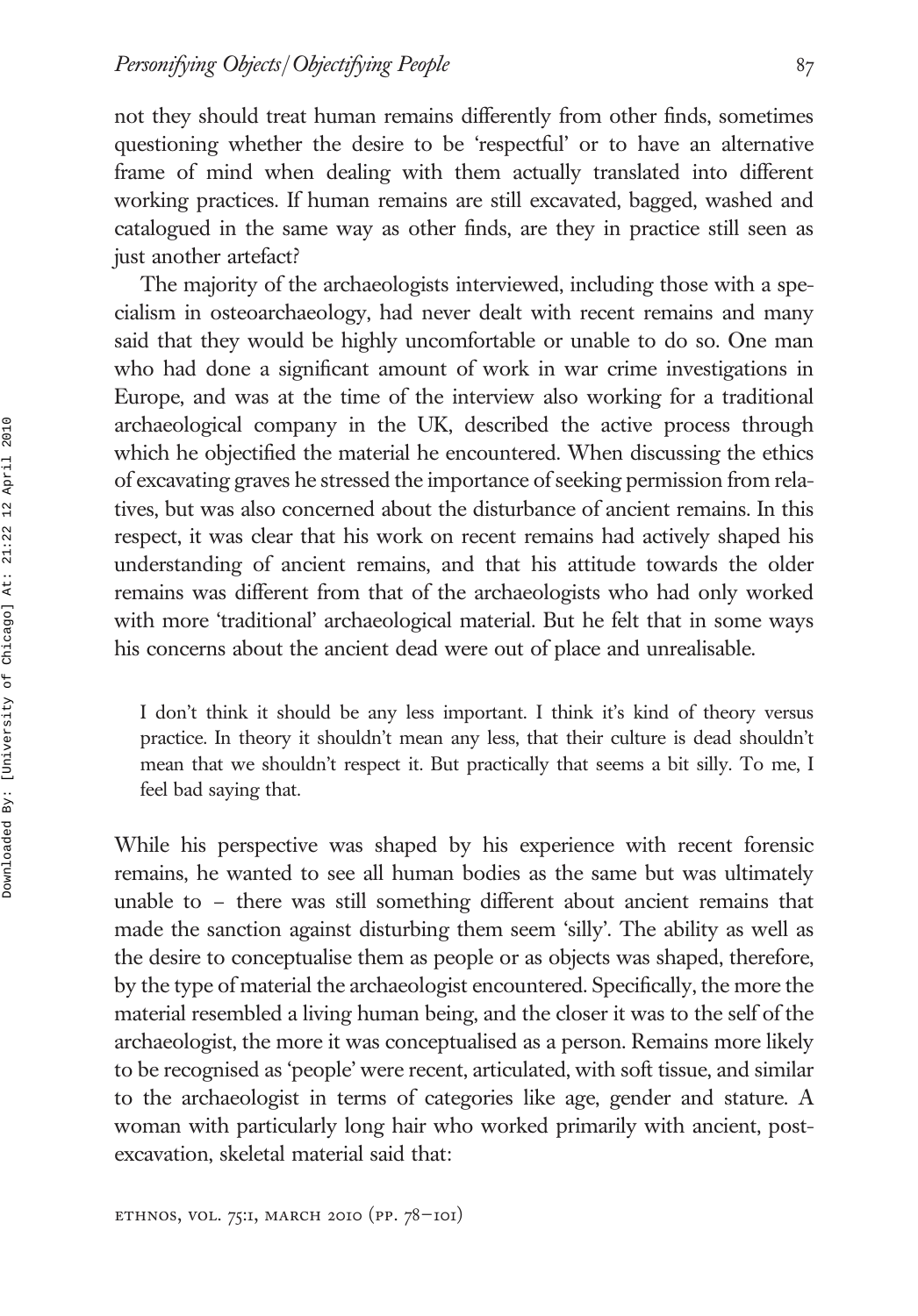88 mary leight of the state of the state of the matrix of the matrix of the matrix of the matrix of the matrix of the matrix of the matrix of the matrix of the matrix of the matrix of the matrix of the matrix of the matrix

I think they are primarily people, definitely. I mean you're very conscious of the fact – especially if you get – I always get a sort of tingle down my spine when I come across a skeleton of a woman who's about the same build and the same age as me. And I sort of [think], 'Ah I wonder what she looked like!'.

(You identify with them?)

Yes, I sort of think did she have long hair!

The most significant factor in terms of identification was the age of the remains. Although it was frequently mentioned that not offending living relatives was the most important reason for not excavating recent remains, the definition of a relative varied significantly from the immediate family to anyone who would possibly be able to trace biological/genetic descent over a considerable length of time. I suggest that the reason for distinguishing between recent/unacceptable remains and ancient/acceptable remains is not entirely due to the danger of offending those who might be related to the dead. At a 16th to 19th century crypt excavation of Spitalfields Church in London, living descendants were contacted prior to excavation but there were no objections (Reeve  $\&$ Adams 1993). If offending relatives was the only or even the primary reason for not excavating remains it would mean that it would be acceptable to unearth those who had no surviving relatives, even if they had only just been buried. This is clearly not the case. Instead, it is the perceived nature of recent remains as being too recognisable and too closely connected to the archaeologist's own sense of self that is disturbing. The offence would be not just to relatives, but to everyone/anyone, and specifically oneself. A field archaeologist described how she could never do forensic work:

They find them with jeans, they've got the same clothes you wear, they've got the same things that you deal with and the same kinds of music. I think all the skeletons from a hundred years ago – they'd be OK because I know their experiences are so totally different from mine. I think, people who've experienced similar lifestyles and music and stuff like that, I don't think I could cope with that.

Closely related to the recentness of the remains is the degree of preservation. The majority of archaeologists who had not already worked with soft tissue claimed that they would find it difficult or distasteful to do so. Bones take a period of training in the field or in a lab to recognise. Once, however, the external parts of the body that are visible in life are added – hair, teeth and flesh – the body becomes far more recognisable. Notions of privacy and the inappropriateness of touch and nakedness return when the body is fleshed and has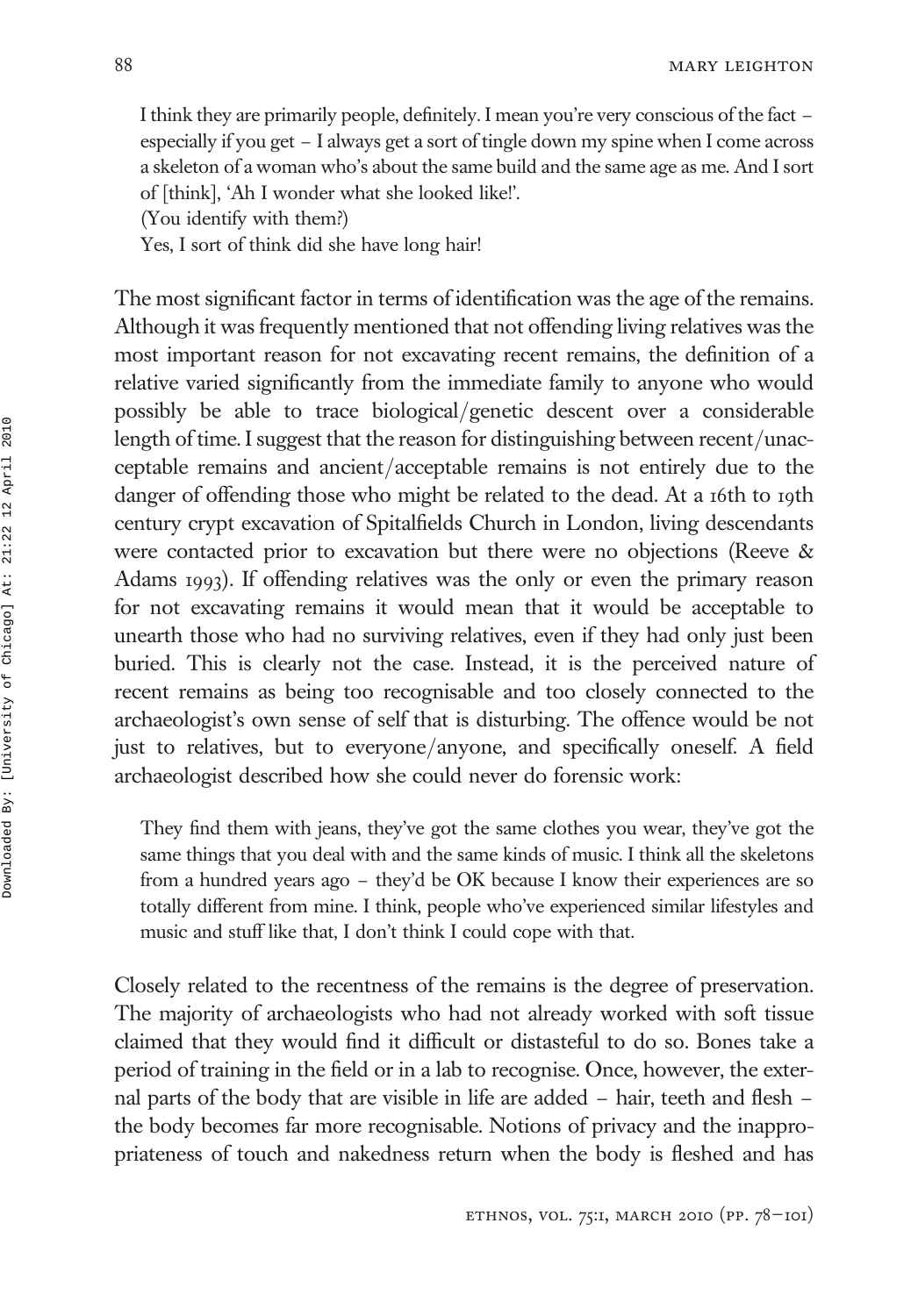hair, particularly body hair that is usually covered with clothing. An archaeologist whose job involved washing artefacts said that she had no problem working with human remains, except for teeth which she found 'weird', especially when they had to be scrubbed using the standard cleaning tool – a toothbrush. Uncomfortableness with remains can be more profound than a feeling of weirdness. The first large-scale excavation of recent remains in the UK was of the extensive catacombs of Spitalfields church in London between 1984 and 1989, mentioned earlier. The site became infamous among archaeologists for the high rate of 'generally poor health and extended periods of depression suffered by members of the team' (Adams & Reeve 1987:250). Post-traumatic stress among archaeologists has been discussed by Cox (1994), but this issue has not yet been systematically explored by the profession at large.

Not all well-preserved remains are recent. An experienced osteoarchaeologist who usually worked only with skeletal material in the UK described the experience of excavating ancient desiccated remains.

I know working in Egypt I had quite a different reaction to excavating mummies and – well they weren't really mummies they were desiccated and had skin and eyelashes and fingernails and hair. And I was quite intrigued by my own reaction and [the other excavator's] reaction to that, because they look more like people than bones. And I think that goes back to what we were talking about with the skeletons and us seeing it as old and something that happened a long time ago. Whereas with a mummy, even though it's 2000 years old just like we were excavating a Roman skeleton, as soon as you get desiccated flesh and hair it brings it more into the present. That is your mum or your sister or your friend. I think [the other excavator] and I, we both found, and it wasn't a deliberate thing, we only noticed at the end of the day, how our whole language as we were excavating altered. For instance if you were excavating bones on site putting something into a bag saying 'left femur' or 'skull', soon as you are dealing with something that looks more life-like or alive, or recently dead, we were talking about a 'hand' or a 'head'. And you could straight away tell without taking any measurements whether it was male or female. And language did change, it was very sort of subtle. It wasn't a deliberate thing. ... But they looked really quite beautiful. Whereas bones can look beautiful, but most of the time, especially with the skeletons we get, they are all broken in the ground. Whereas with these things – there, I've just said things – they were really quite beautiful.

Though both provoke recognition, old and dry Egyptian mummies are 'beautiful', while recent and still moist Victorian coffins are disturbing.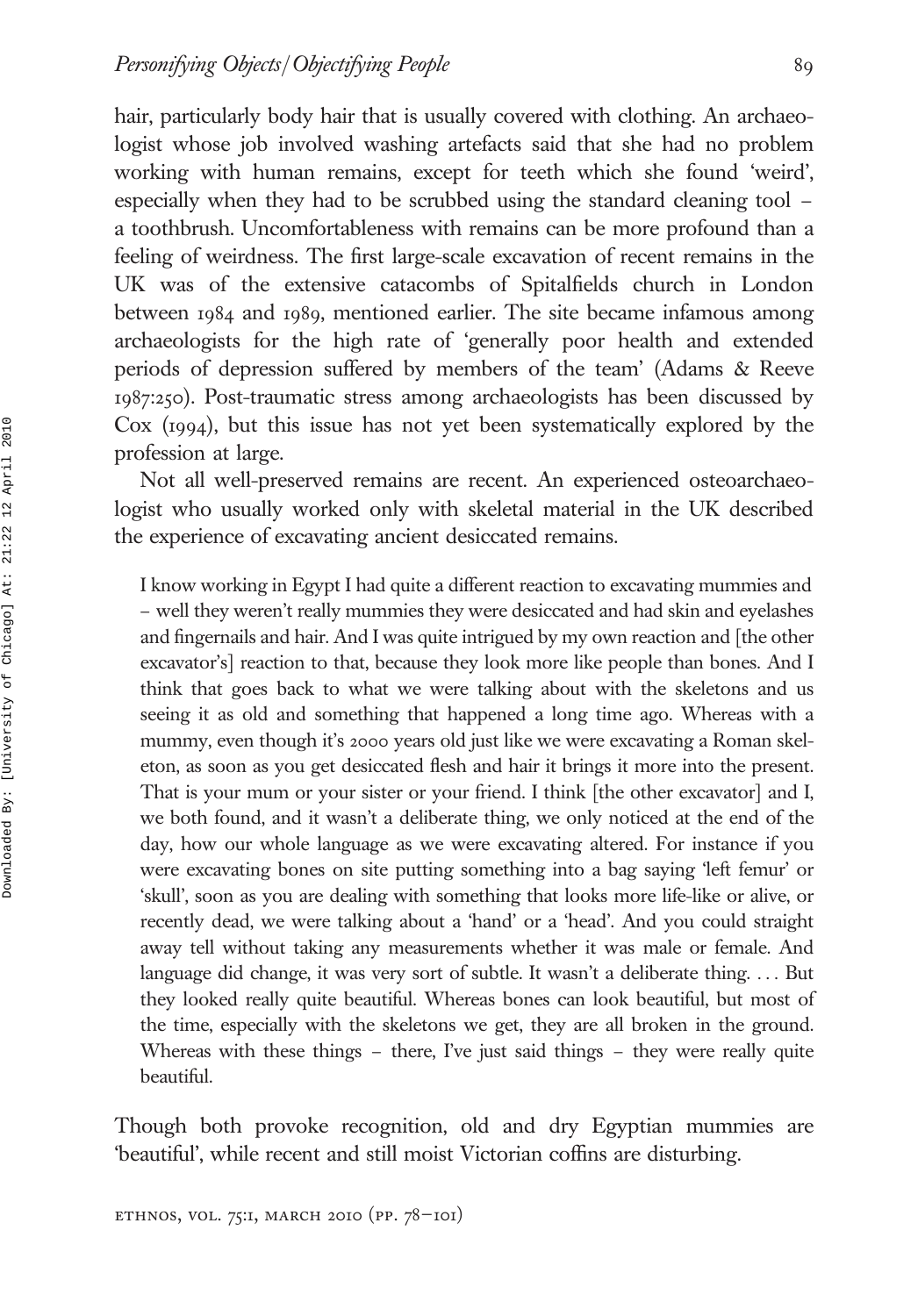Articulated remains were also seen as being more recognisable as a person than fragmentary pieces of bone:

I think when you see a full skeleton you are very aware that it was a person. When you see an individual bone that is very different, and you think about it in a different way. So if you are handling just the bones, an arm, a humorous, an ulna, whatever, you think about it in a different way.

(So that's more of an object?)

Yes. But when you've got a whole skeleton laid out you know you've got a person.

The materiality of the remains dictates the degree to which personhood is inferred from or recognised in the remains, through allowing self-recognition and an ability to see something as sharing a common humanity. In his discussion of idols as an objectification of the agency of a divinity, Alfred Gell argues that idolatry 'emanates, not from stupidity or superstition, but from the same fund of sympathy which allows us to understand the human, non-artefactual, "other" as a copresent being, endowed with awareness, intentions and passions akin to our own' (Gell 1998:96). Gell's other is alive, but in this case the sympathy he describes is empathy, the ability to see oneself in another person (or another object in the case of the idol). The degree to which archaeologists are able to experience the empathy that recognises the Other as human is conditioned by the object itself: the object's ability to physically and visually remind the viewer of their own body, and through their own body, of their own humanity.

Yet it is this reminder of the self that makes human remains potentially disturbing and unsettling. The bodies that archaeologists work with are all bodies of the dead. Although one museum curator emphasised that *everything* archaeologists deal with is dead, the direct encounter with human mortality through an empathic connection to the dead body has the potential to be disturbing in the way a dead house, a dead agricultural system or a dead vessel cannot be (c.f. other professions that work with the dead, such as nurses, Littlewood 1993, and funeral directors, Howarth 1993). While some archaeologists claimed that working with the dead had given them a 'healthy' and less taboo attitude towards death in their own world, my attempts during the interviews to discuss the archaeological dead in the same context as contemporary death – particularly discussing their own death or of someone close to them – was frequently seen as distasteful.

#### Acts of Distancing and Connection

Discussion in the interviews of death in modern society and of human remains as dead people brought to the fore the acts of distancing that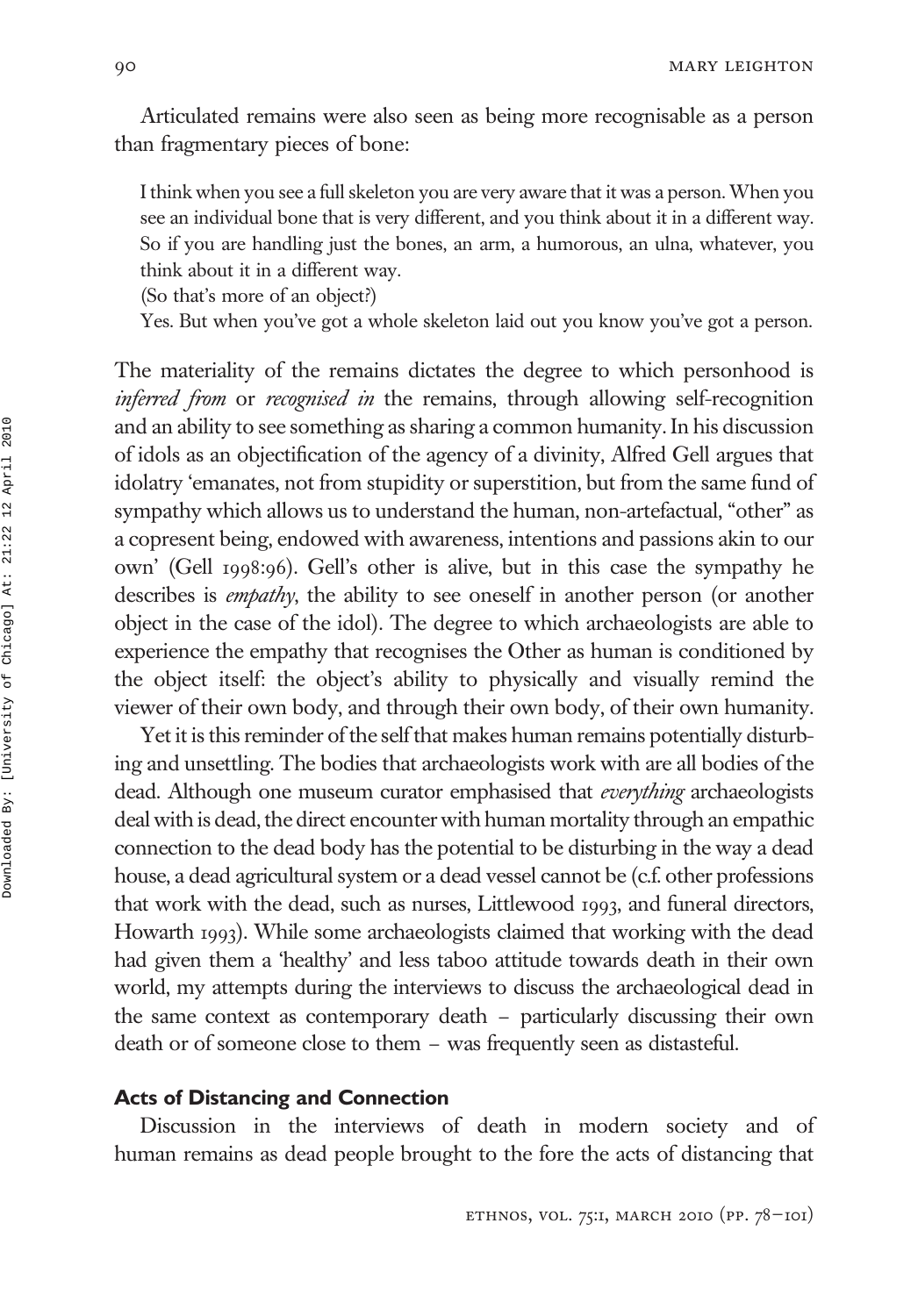archaeologists undertake in order to break down an overly empathetic, and hence disturbing, connection between themselves and human remains. Simultaneously, however, archaeology is a matter of creating connections between the past and the present, and of actively seeking a connection that reanimates the body in the present as a social entity. Again, this distinction is dependent on the particular materiality of the body.

A physical thing does not exist in isolation with an inherent meaning that can be unproblematically 'read' from it in any context by every observer. Instead, things provoke and acquire meanings while losing others throughout their life history. The materiality of human remains involves archaeologists in an oscillating act of distancing and connection, through which they are required to either construct or deconstruct empathetic personhood onto/from physical objects. While most archaeologists described working with human remains as interesting and exciting, one man who worked primarily in an academic rather than a field context described being unable to overcome the 'horror' and the 'sadness' of the dead body.

But... no, you can't get beyond – forgive the terminology – the 'personness' of the bones. That always means there is some sort of connection. It's very, very difficult to make that skeleton, particularly a skeleton, just an object.

Despite having only encountered traditional remains, he had an unusual feeling of connection to all remains that made them all disturbing. This, however, was not the experience of most archaeologists who clearly perceived a difference in their ability to empathise with different remains. While this perceived difference did not always challenge an assertion that *all* remains were 'people', the distinction between some remains as disturbing and others as not suggests that there is indeed a difference in 'personhood'. Some remains are just an object, but an object onto which personhood can be consciously constructed and an empathetic connection actively created without arousing horror or distaste.

When human remains are studied, the first task is to ascribe an age and a gender. Each additional piece of information that can be gleaned from the body acts as another layer of identity laid back onto it. Isotope analysis indicates where someone was born or lived during their life; dental decay suggests diet; broken bones point to possible occupations; while the marks of diseases like arthritis provoke images of bent backs and dodgy hips. Although naming skeletons was usually described as childish and/or an anxious joking mechanism, at least two archaeologists said they liked working with remains that had known names. An osteoarchaeologist, describing how prison depersonalises living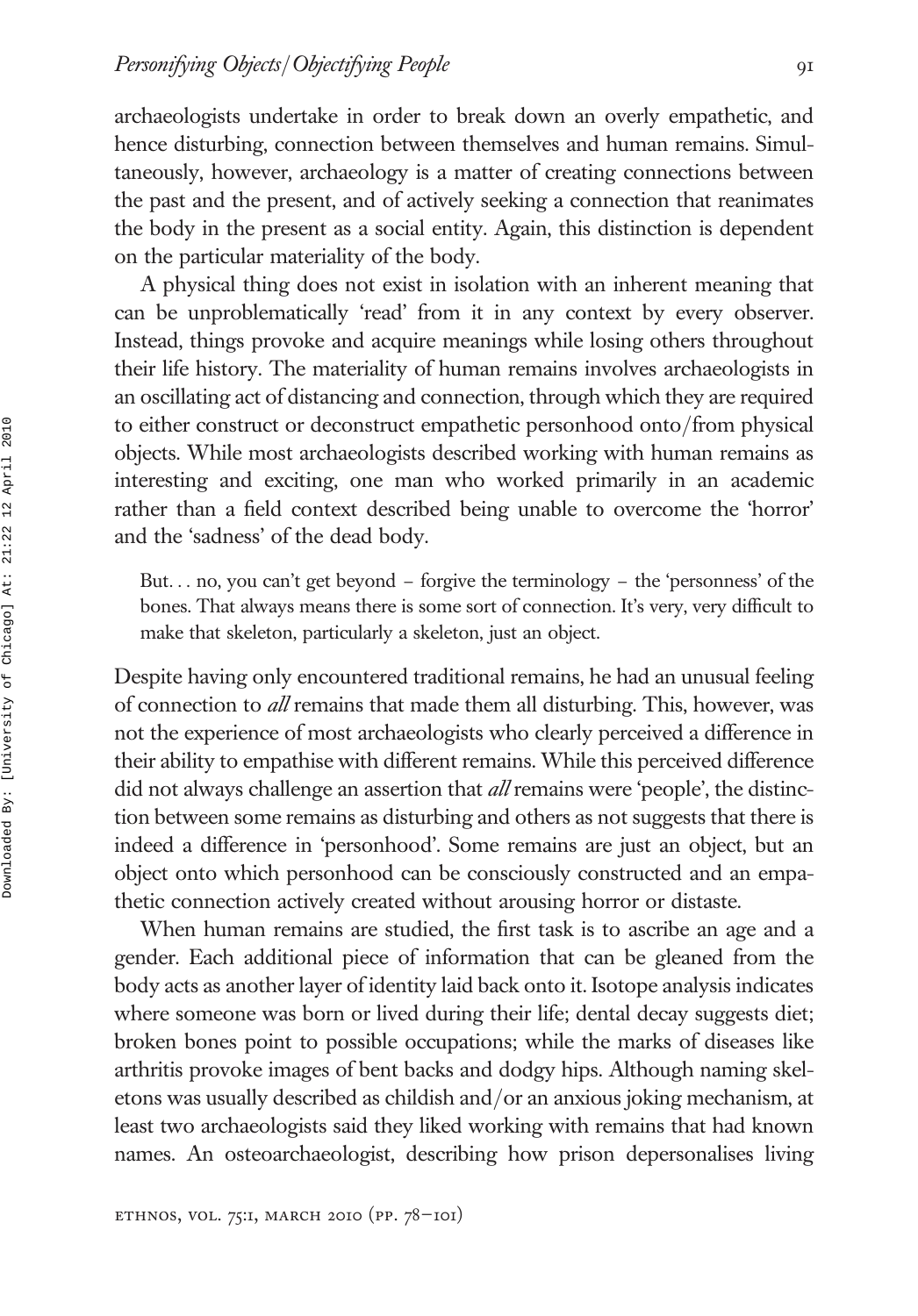92 mary leighton market with the matrix of the matrix  $\mathbf{MARY}$  LEIGHTON

people by taking away their name and making them a number, said that when names are known they should be used 'to restore something of the person'. Through such small pieces of information archaeologists build an identity for the remains.

In contrast, work with recent remains involves an active depersonalisation process through which the archaeologist is required to strip the body of its too obvious personhood. This process was described by one archaeologist who frequently worked with both war graves and traditional remains as a matter of having 'two faces' – a personal face and a professional face. He created a very clear and actively maintained division between the social person and the biological body. Rather than wanting to make connections and construct personhood onto the remains, as the archaeologists who worked with traditional remains described, he actively broke connections through excavation:

But in Kosovo, it was very soon after the war, and when we started families were right there, and sometimes grieving. Very seriously. And that's hard. Because then I have trouble objectifying the remains. It's less remains, you know, bones and material, goods, and more [the] son of this grieving woman. So I prefer not to have people around, just because I don't like making that connection. I find it more difficult to work.

...

When I work on remains... I don't want to know the sort of identity of this person, or the family they had, or any of the details of their death. I just want to deal with what I have in front of me. And it's less – it's less 'a gun shot wound', and more 'trauma'. Look at what happened to the bone here. But when I'm outside of that and I see a program on television on the story behind the people, then it's certainly much more emotional and much harder to deal with. [Note: 'trauma' is used in this context as a technical term].

He described how it was important to disconnect, but while acknowledging it was personally desirable, he primarily referred to is as scientifically important.

...you slip into scientific mode, if one can do that. And once permission has been granted and culturally, religiously, whatever, it's ok, then you have to slip into a mode where – I think it's important for the integrity of the work you are doing. Because if you draw all kinds of cultural or psychological or social assumptions into your work, that that's really hurting the science of it. It will inevitably hurt the science of it.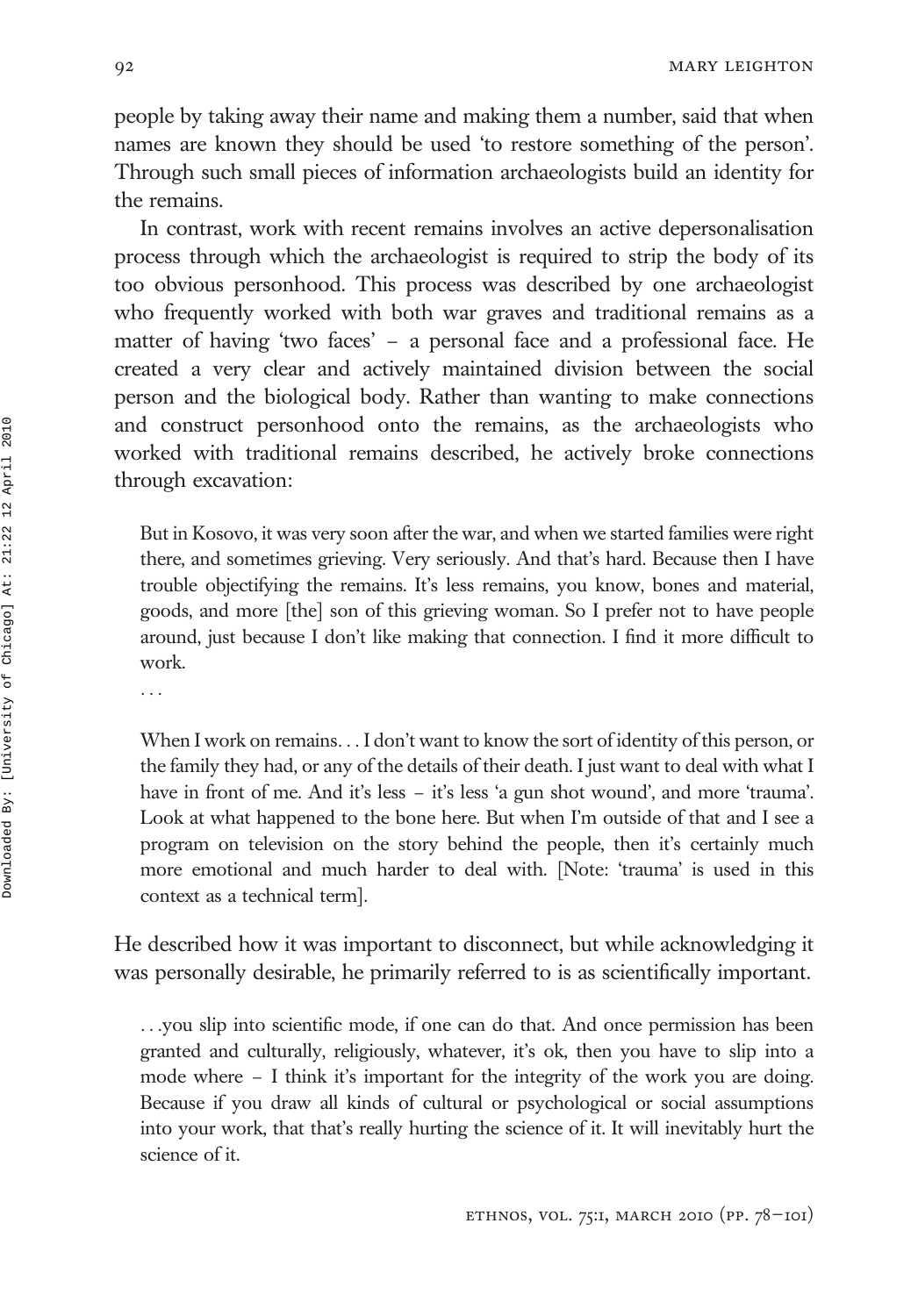# Personifying Objects/Objectifying People 93

(Is it important for you as well?)

Yes. I think it's a defensive response, certainly. I think it's just a natural response, and I think its important.

The stripping of the body to a biological entity instead of a social person is framed as 'scientific', and it is not hard to understand why this is seen as necessary in the context of a criminal investigation. John Hunter and Margaret Cox have drawn attention to the paradox of archaeologists being involved in criminal work, while Zoe¨ Crossland has described archaeologists' sometimes unwelcome involvement in finding The Disappeared in Argentina (Crossland 2000, 2002; Hunter & Cox 2005). These authors describe a conflict between the archaeologist as a scientist looking for objective 'truth' in the name of legal justice, and the archaeologist as an anthropologist aware of the cultural contingency of such truths and notions of justice. In the case of criminal work, the emphasis on objectivity must surely come to the fore, as Hunter and Cox concede. An experienced field archaeologist I interviewed, however, believed that working with recent remains made someone unable to return to traditional archaeology. Forensic archaeologists were, he explained, too distanced and no longer able to think about remains as people. Archaeologists who had not worked with recent material were still able to make the personal connection essential to humanising and understanding the past.

An archaeologist who had only worked with traditional remains but who, as the daughter of a clergyman, felt she had an unusual amount of personal experience with modern funerals, also described the necessity of depersonalising the recent dead. In other parts of the interview, however, she sought to personalise the archaeological dead that she worked with. Depending on the context of the conversation, she switched between contrasting beliefs in the body as an 'empty shell', and of the body as itself still a person. The interview was characterised by her strongly expressed views on the 'unhealthy' attitude her society has towards death, and what she saw as the inappropriate attachment of relatives to the physical body of their loved one.

I think [the idea that the grave is a permanent resting place] needs to be challenged, otherwise how are you going to let go and move on, if you are so tied to this patch of earth, or whatever, where your relatives are? I mean, people's bones decay. I mean, there's slippage when a grave yard is on a hill, the grave stone you are visiting is not going to be marking your relative's grave for very long. The bones will slip down the hill and I think people need to realise that it's not their relative there, it's their relative's bones, and that's not what made them a person.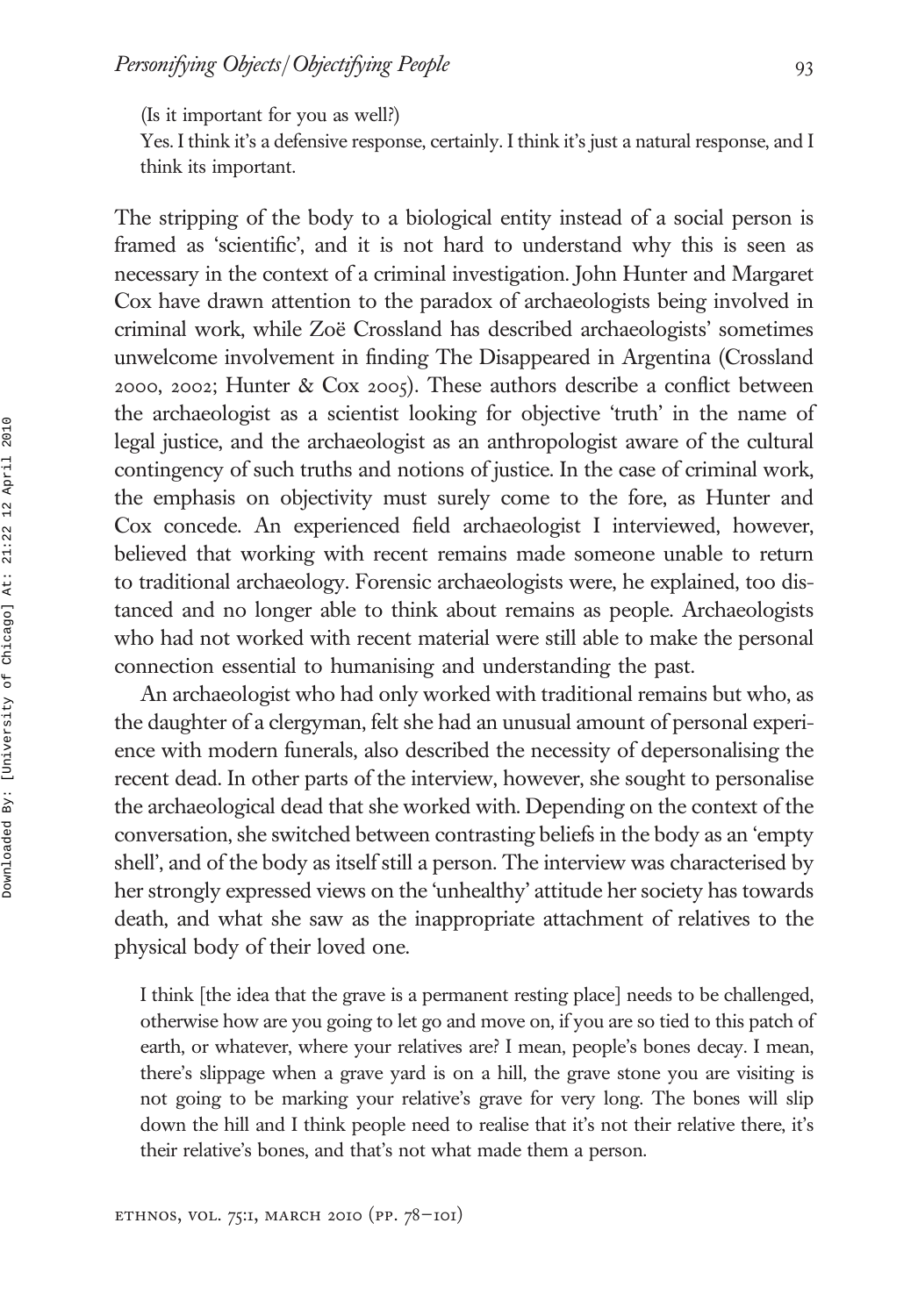94 mary leighton market when the matrix of the matrix  $\mathbf{M}$  market leight on  $\mathbf{M}$ 

But she also expressed a pleasure in the connection to other people separated in time and space that archaeology enabled, a sense of the excitement of *recognition* when she discovered a woman similar in stature to herself or with whom she could sympathise in having back pain.

When I come across archaeological remains I can almost see people's finger prints in the past or their actually physical remains. All these questions start popping up. Archaeology is about people and not objects, so if you have the skeleton of a person it is a person, it's what its all about. ...

They are still a person, even though they're dead. I think for me personally it helps if I remember that they were a person, because that's what archaeology is all about.

Later she said that she would not be able to work with recent remains because she would not be able to suppress her emotional reactions enough to do the work properly. She was looking for a connection with the past and with other people, but the people she created from the archaeological material and the historical sources she read were disassociated from grieving. They were, through her empathy, projections of her own experience of embodiment and personhood. Her depersonalisation of the bodies of the dead in the case of modern funerals is similar to the active distancing described by those working with forensic cases. The body that is too similar, too close to the self and too easily recognised, must be actively made into an object. But the contrast in her approach to the dissimilar remains suggests that, in fact, most human remains are very far from being 'people' in the moment of encounter. Which raises the question of how, and for what reasons, archaeologists seek to make human remains as material objects into 'people'.

## The Significance of Remembering, and the Humanity of the Site

When the clergyman's daughter described archaeology as being 'about people and not objects', she voiced an oft-cited tenet of post-processualism, the dominant theoretical paradigm in British archaeology. In my experience working with and talking to British archaeologists, post-processualism is almost always held up by them as a more humanistic approach to studying the past than the positivist ecological functionalism of US processualism. It is frequently mentioned in conversations and in written texts that processualism is the counter-narrative to a processualist past filled with 'faceless blobs' acting out rational economic interests (Tringham 1991). While the classic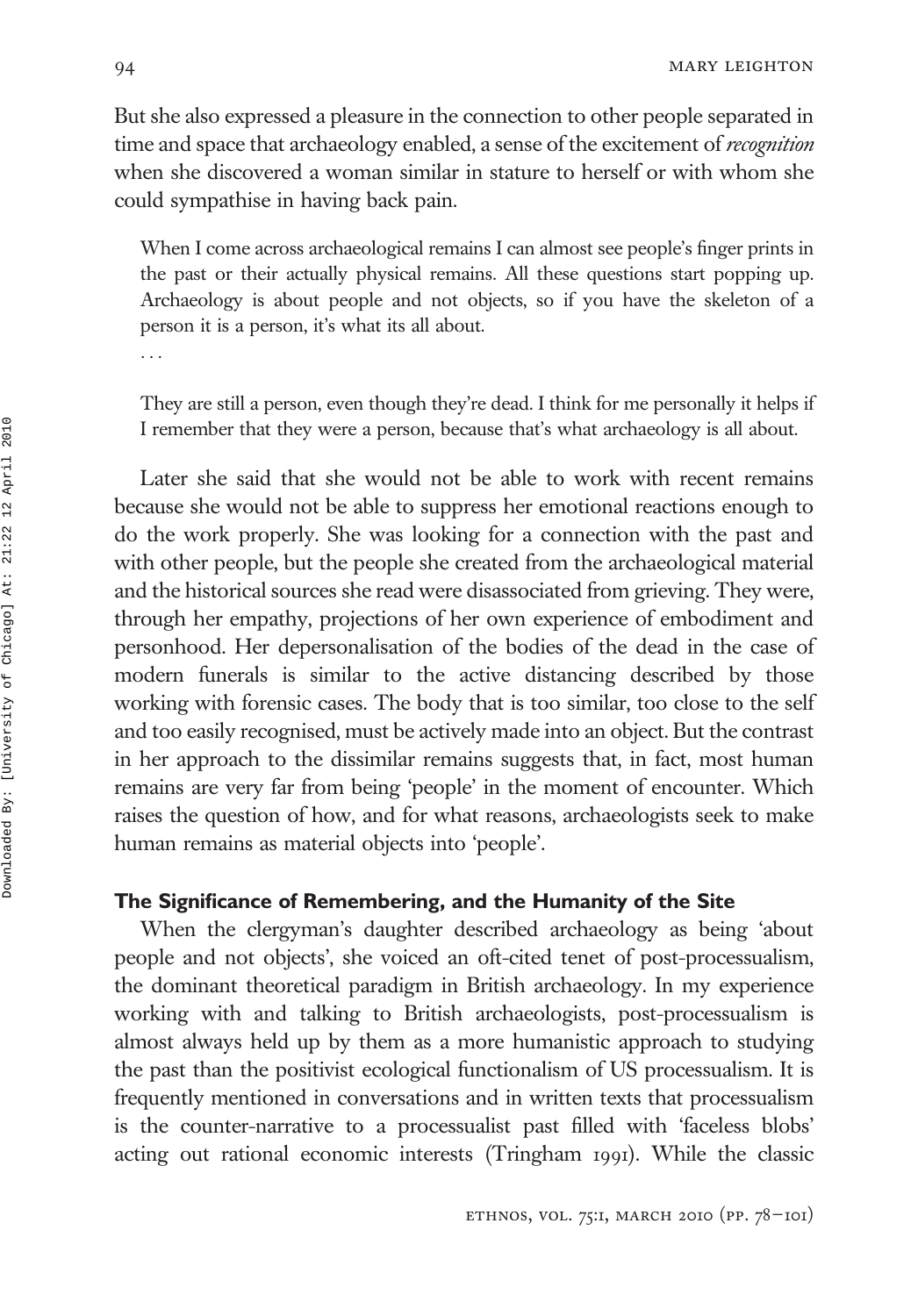processualism of the 1960s was concerned with large-scale social processes and generating universal laws of human nature, post-processualism has most recently been focused on questions of agency and individual biographies, as epitomised by Ian Hodder's narrative account of two prehistoric individuals  $-$  the 'Ice Man' found in the Alps and a headless male buried at Catalhovük – that he proposed as an example of 'an archaeology that accepts roles for intentionality, uncertainty and individual creativity in human behavior'. (Hodder 2000:32). Further, post-processualism has been seen as actively concerned with deconstructing andro- and ethnocentric interpretations that populate the past with rational, white, middle-class, male westerners.

Post-processual British archaeology therefore sees itself as involved in the project of, on the one hand, returning people to the past, and on the other, as overcoming ethnocentric projections of the past into the present. The British archaeologist Julian Thomas has argued, however, that the post-processual concern with the 'individual' in opposition to 'society' in itself furthers modernist dichotomies.

[S]tressing the individual and subjectivity as against the social and objectivity merely reinforces the modernist dichotomies that these terms imply. ... '[T]he individual' refers to a very particular understanding of what it is to be a human being, which is specific to Western modernity and is both anachronistic and ethnocentric when applied to the distant past. In other words, the assumption is that there is only one legitimate way to be human, and it is ours. This viewpoint originates in a philosophical humanism, which posits a fixed and universal human nature as the basis for the dignity and natural rights of all human beings (Thomas 2004:119).

We should not, he argues, assume that the past is filled with bounded individuals who are the same as us. This, however, appears to be what many archaeologists do in their practice, and it is something that makes their work meaningful on both a personal and professional level. The field archaeologist who described pottery as a closer materialisation of past people's identities than bone was distinctly unusual. In his interview he drew on the idea of the body as it has been theorised for the European Neolithic and Bronze Age, where body parts were actively objectified through practices of disarticulation, transformation and reincorporation with other materials  $(e.g.$  Jones 2005).

Especially in prehistory [human remains] become objects. They get incorporated into a structure, they are fragmented, and often skull fragments can look like pottery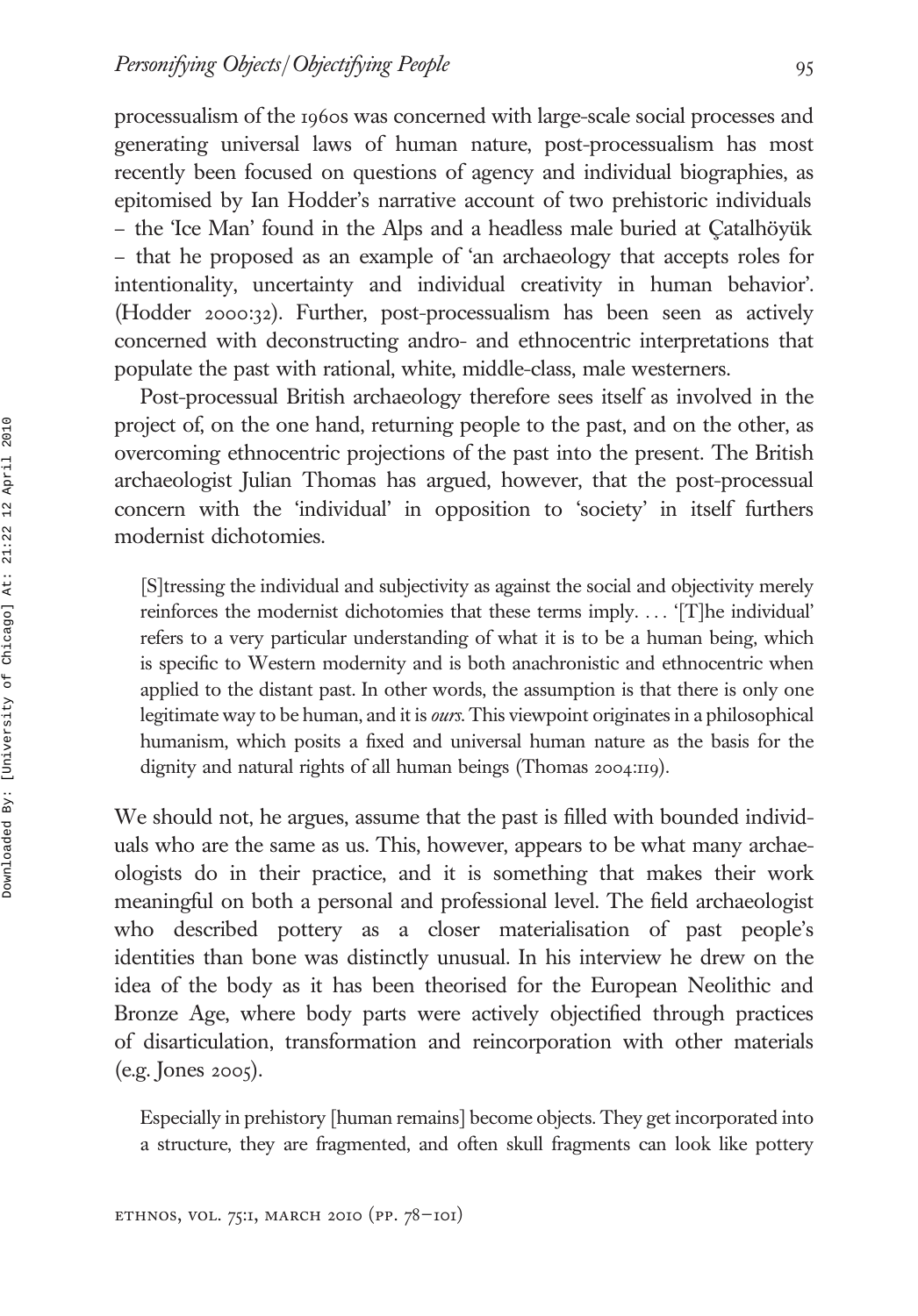fragments and they can have the same contexts. I think they are constantly in flux and being transformed. Especially once they are dead they are objects, they are taboo, pieces of material culture. For instance you can get pieces of prehistoric pot which instead of having flint or shell temper can have human bone as a temper into its construction. Maybe that's the joy of it, what makes archaeology so interesting – the possibility of transformation.

He was not specifically interested in human remains as things in themselves, expressing the unusual view (for these interviews) that he did not have a preference either for or against working with human remains. In contrast, other archaeologists frequently described the important role of human remains in 'peopling the past'. The role of archaeology in these examples is primarily finding everything – creating a complete world of houses, possessions and people:

I like finding them. For me, it completes the site, because you find the buildings, you find the rubbish, you find the animals, and then you find the people. And that just completes the site for me. Because a site without any graves is like an empty site without any people. Its very... barren. You get a feeling a bit more for the past because there are people there.

The idea that an archaeological site, as another world temporally separated from our own, was only completed through the inclusion of physical people, appeared explicitly in seven interviews – but particularly among field archaeologists. In some cases this was expressed as a matter of the non-archaeological public's ability to relate to the past:

And what I truly believe is that the past without people isn't a past, it is just a thing. So if you object to actually looking at the people then you are left with the inanimate objects and you don't know who made them, why they made them. ... Yeah you have to put a face on the past and that's what interests the public. ... Whereas if you said 'here is the giant pot room in the British Museum', [the public] would be, like, [in a dismissive tone] 'more pots!'. They all look the same! So I think they can't relate to it without people.

But there was also a personal sense of being able to relate to the past as an archaeologist – 'that's what archaeology is about, it's about people, not things. All the things that we find, people used'. In an unwitting pun a student described how 'they help me to really start fleshing out a site, probably more than fleshing out the person'. In these examples, finding human remains is equated with finding the people of the past themselves.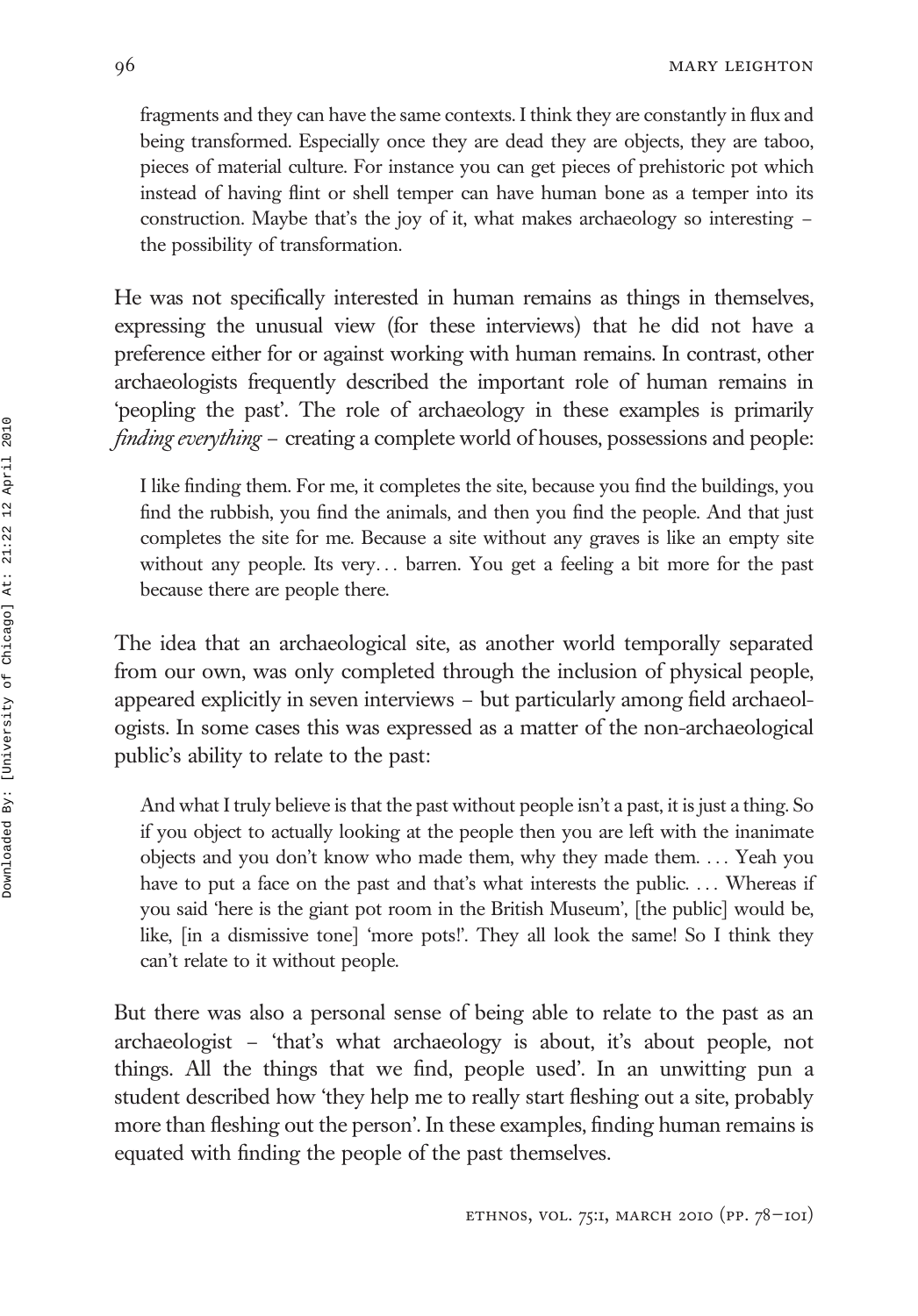# Personifying Objects/Objectifying People 97

At first this seems unproblematic, but consider again the observation that the people who lived and died in the structures and used the objects that archaeologists excavate would have been more familiar with their houses and pottery than with their own skeletons. Objects like pots and houses, however, are seen as incomprehensible and distant to the experiences of contemporary people. In contrast, the body that the archaeologist encounters is comparable with their own body, and their own experience of embodiment. The archaeologists who said they saw human remains as 'people' were able to make an immediate empathetic connection between the object and themselves, for instance by expressing the view that 'I think people just want to understand more about themselves. And we can do that by skeletons and burial'. Human remains are easier to 'recognise', to connect with, than an inanimate object. Another body is understood as being easily related to the self because of the perceived universality of the human experience of the body, but a pot remains foreign to the contemporary person's experience. It is beyond the scope of this paper to critique Thomas's argument and survey the extent to which the universalised body remains an analytical concept within academic texts, but it is clear that in their *practice*, the archaeologists work with a concept of 'The Body'. This universalised body enables them to empathise with others, but also to make the work of archaeology meaningful.

The process of creating empathetic social identities and a sense of shared humanity is intimately linked to the concept of archaeological work as memory. Human bodies become the most explicit site where archaeology is conceptualised as an act of re-remembering and re-animating a past: 'I think in a way by digging them up we are remembering'. Discussing ethics brought up the topic of living relatives who might object to, or give permission for, excavation. Asked to define a relative, answers grouped around either a concept of genetic/biological descent that could be traced indefinitely, or of 'living memory'. The latter meant that the potential relative was able to prove 'That this person is a real person for them', known through photographs, family stories or from having been alive contemporaneously. The concept of memory and personhood appeared in the context of discussing relatives' 'rights' as stakeholders (a discussion heavily influenced by an awareness of NAGPRA). But archaeologists also described *themselves* as holding the dead in memory:

But maybe that's the point of history, these are forgotten, and therefore I see archaeology as a way of memory. But I see it not just as a point of science but actually we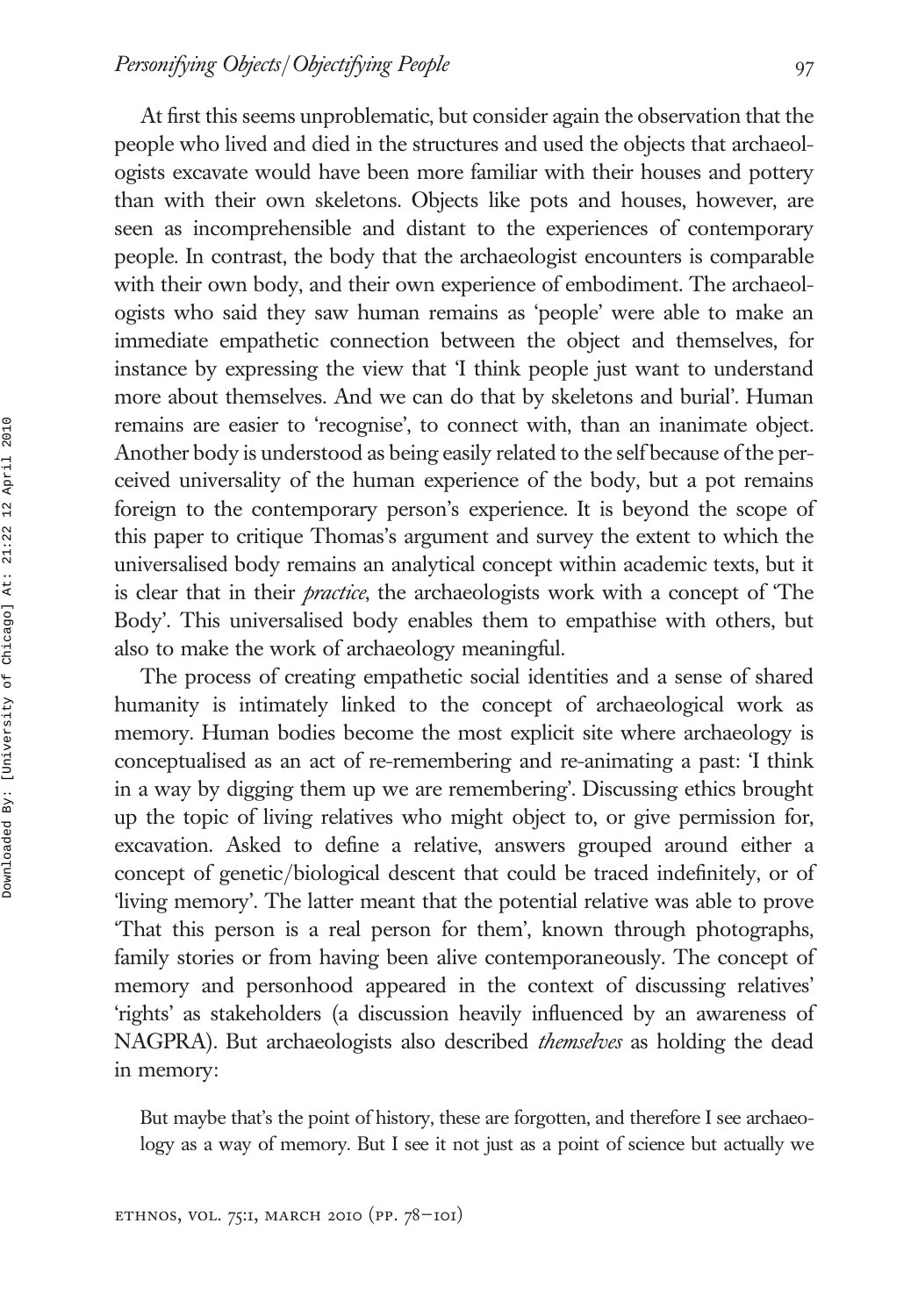98 mary leight of the matrix of the matrix of the matrix  $\sim$  MARY LEIGHTON

bring these people back to life again. But if they did have contemporary ancestors then maybe they haven't been forgotten anyway, so maybe archaeology is not required.

The act of remembering (re)creates a person in the present. Making the physical body visible in the present and (re)creating a social identity from it becomes an act of (re)animating the dead. The physical body acts as an embodiment of a social person, created through 'memories' that circulate in the present. The body 'gets located in history', as one archaeologist described it, 'even if they are not aware of it'. But the *who* that is being remembered is a universalised person, understood through the archaeologist's own experience of their own embodied personhood. The physical body inscribed with a social identity through an act of empathy 'embodies' the concept of a universal human experience, and the past becomes a universal memory.

Returning to the daughter of the clergyman described earlier, the 'people' she encountered in archaeology were, unlike the dead relatives in funerals, stripped of emotions associated with death, grief and suffering. The humanity that she recognised in the bones she cleaned, measured and put in boxes was an amorphous experience of social person-ness, not an experienced biography that would, by necessity, require an experience of death. Bringing the body into the collective memory that is 'History' does not require the biographical person complete with their death. The tensions with recent remains that must be counteracted through objectification are not present. Goodman (1999) notes that the further back in time the archaeological body is situated, the more bodies lose an individual biological existence and are incorporated into a homogeneous group, becoming not *our* ancestors but *the* ancestors. I suggest, however, that the dead never were 'ours' for British archaeologists, but instead are recognised as 'us', a shared memory of a common experience of being human – of having a body and a personhood. The disturbing body that must be objectified before it can be handled has its 'us-ness' removed, while the body that is personified is that for which the archaeologist seeks to create a sense of 'us-ness'.

A person and a person's mind are not confined to particular spatio-temporal coordinates, but consist of a spread of biographical events and memories of events, and a dispersed category of material objects, traces, and leavings, which can be attributed to a person and which, in aggregate, testify to agency and patienthood during a biographical career which may, indeed, prolong itself after biological death. The person is thus understood as the sum total of the indexes which testify, in life and subsequently, to the biographical existence of this or that individual (Gell 1998:222–223).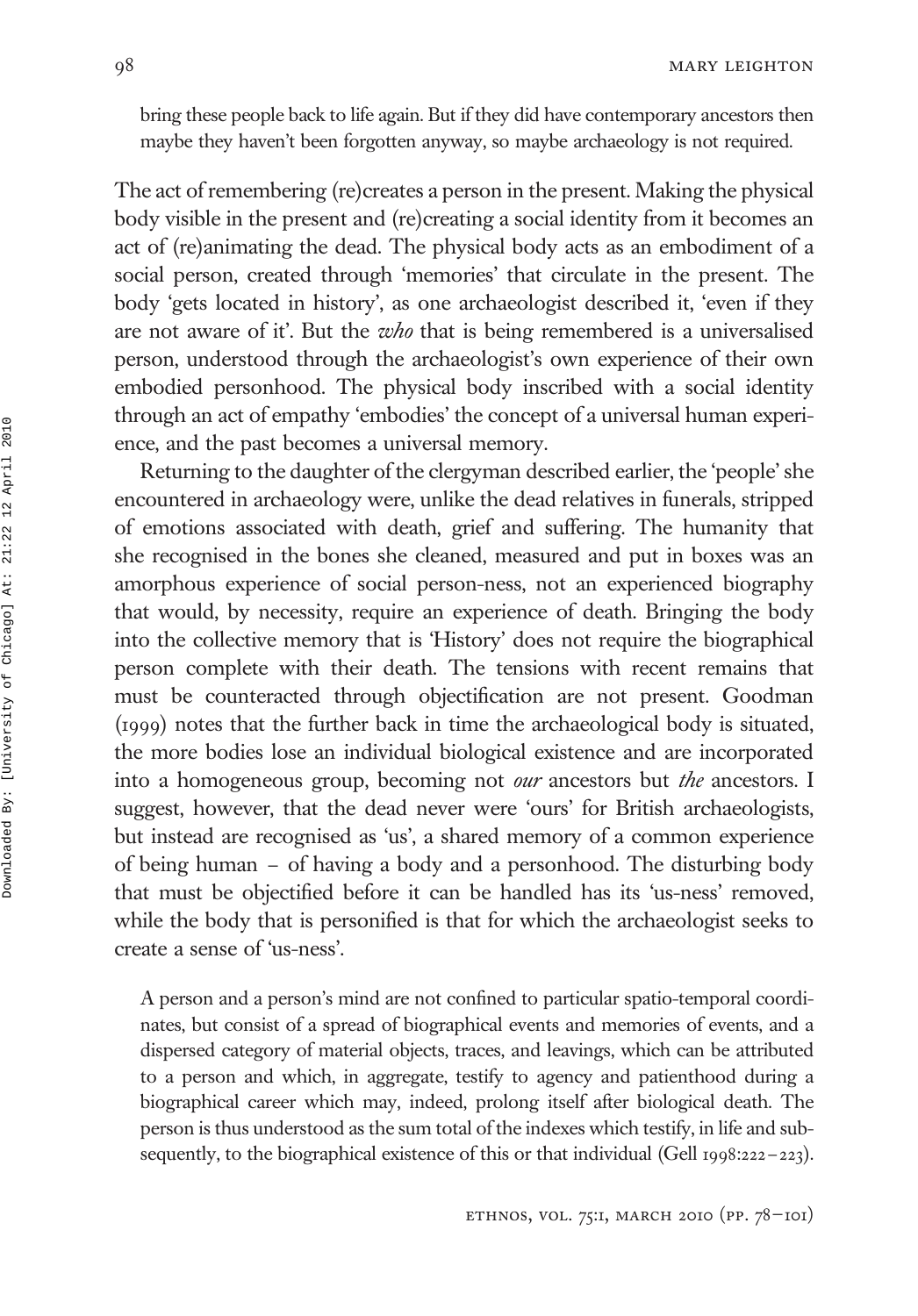## Personifying Objects/Objectifying People 99

To what extent can we see the human remains that archaeologists encounter as indexes, and if so, who are they indexical of? Not of the dead person who will never be known (although perhaps of Death), but of the living archaeologist as a person who sees their own body reflected back at them. Or not of an individual, but of humanity in general, or a concept of the past as another world complete with pots, trash pits and houses.

As a cultural practice in the present, archaeology serves many purposes, the most obvious being that of providing authoritative narratives about the past. Although its authority is not always unchallenged, even in the UK, archaeology is as much a response to contemporary industrial society's need to make sense of what it means to be human, as other authoritative narratives about the past are for other societies, past and present. That as individuals, archaeologists understand the world through their own experience of it, and that their work is meaningful and satisfying because it speaks to their own existential curiosity, is not surprising. Archaeologists will probably not, at least in their practice, overcome their own modernity to the that extent Julian Thomas would wish. Perhaps what it more curious is that there is even the suggestion of creating a narrative of the past filled with people to whom contemporary society can feel no empathetic connection.

As a profession whose role in society (like many other academic disciplines) is to grapple with the questions of life and death, the existence of archaeology and the treatment of archaeological bodies tells us something of the way wider society handles the 'problem' of mortality. Remaining distant from the starkest emotions of grief and suffering allows a space for detached thought, as befits contemporary concepts of appropriate scientific rationality among professionals, authorities and experts. Yet the conflicted responses archaeologists have to the bodies they work with also reflects a desire to remember, to individualise, and to connect with the past through an act of identification that is, I would suggest, indicative of wider societal anxieties about the body and its mortality.

#### Acknowledgements

This project began as my undergraduate dissertation at the University of Cambridge, and I would like to thank my advisers John Robb and Catherine Hills, as well as Dan Leighton and Mim Bower, for their encouragement and guidance. I am grateful to Tatiana Tchoudakova for her thoughtful and patient comments while I was developing this article into its current form, as well as to Judith Farquhar, François Richard and the members of the Interdisciplinary Archaeology and the Medicine, Body and Practice workshops at the University of Chicago for the discussions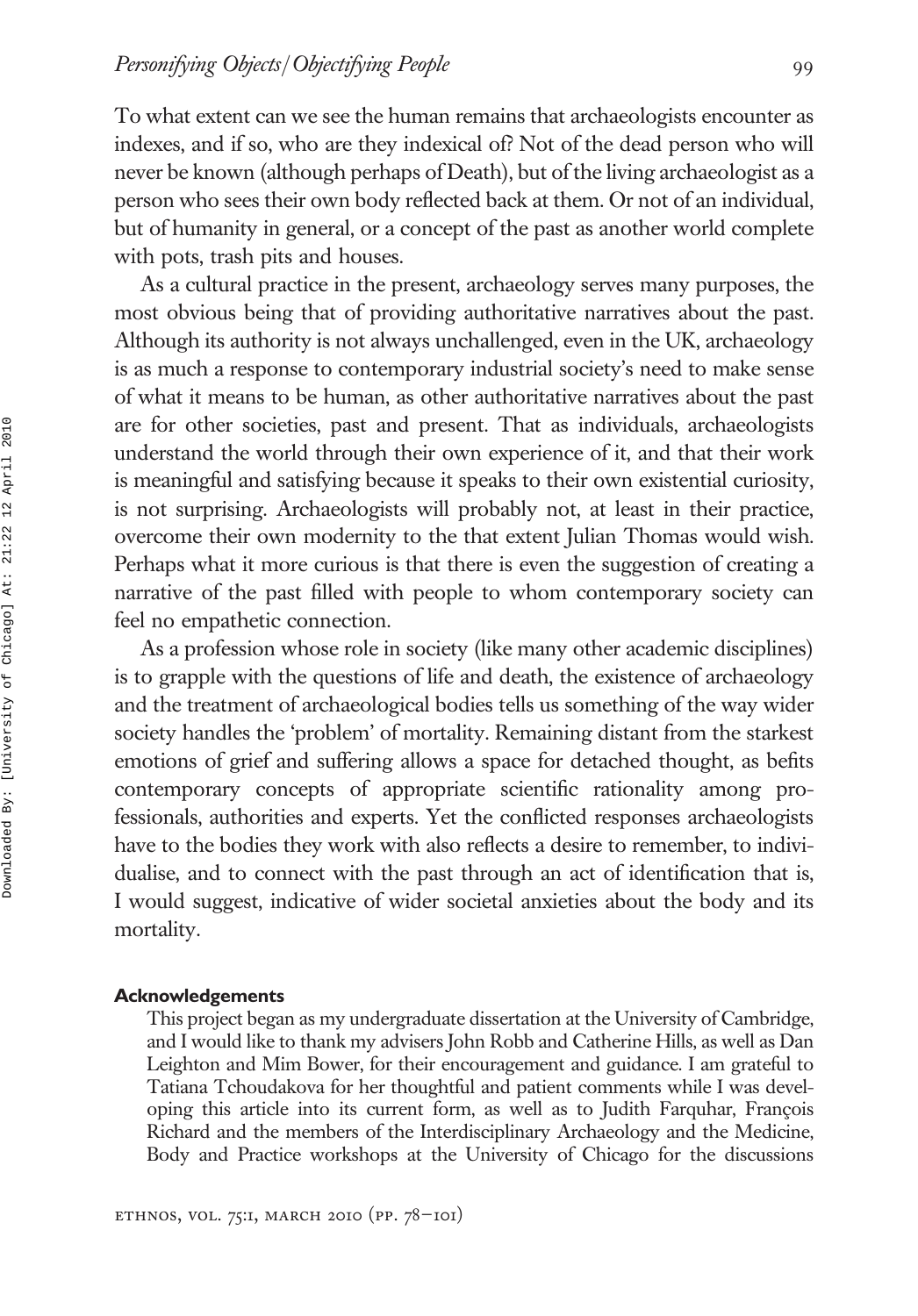that helped me develop the ideas put forward here. Finally, I am indebted to all the archaeologists who agreed to be interviewed, for so generously sharing their thoughts and experiences with me.

#### **Note**

1. Sixteen of the archaeologists described themselves as Christian, with seven stipulating they were practising and five that they were not. Two identified as Druid/Pagan, with the remaining 12 describing themselves as having no religious affiliation.

#### **References**

- Abbott, A. 1991. The Future of Professions: Occupation and Expertise in the Age of Organization. Research in the Sociology of Organizations, 8:17–42.
- Adams, M. & J. Reeve. 1987. Excavations as Christ Church, Spitalfields 1984–6. Antiquity, 61:247–256.
- Blain, J. & R. Wallis. 2007. Sacred Sites Contested Rites/Rights: Pagan Engagements With Archaeological Monuments. Brighton: Sussex Academic Press.
- Blauner, R. 1966. Death and Social Structure. Psychiatry, 29:378–394.
- Bosk, C. 2003. Forgive and Remember: Managing Medical Failure. Chicago/London: University of Chicago Press.
- Cox, M. 1994. On Excavating the Recent Dead. British Archaeology (Letters), 18:8.
- Crossland, Z. 2000. Buried Lives: Forensic Archaeology and Argentina's Disappeared. Archaeological Dialogues, 7(2):146–159.
- ——. 2002. Violent Spaces: Conflict Over the Reappearance of Argentina's Disappeared. In *Material Culture. The Archaeology of 20th Century Conflict*, edited by J. Schofield, C. Beck & W.G. Johnson. London: Routledge.
- Gell, A. 1998. Art and Agency: Towards a New Anthropological Theory. New York: Oxford University Press.
- Giddens, A. 1991. Modernity and Self-Identity. Cambridge: Polity.
- Goodman, M. 1999. Temporalites of Prehistoric Life. In *Making Places in the Prehistoric* World: Themes in Settlement Archaeology, edited by J. Bruck & M. Goodman. London: UCL Press.
- Hirschauer, S. 1991. The Manufacture of Bodies in Surgery. Social Studies of Science, 21:279–319.
- Hodder, I. 2000. Agency and Individuals in Long-Term Processes. In Agency in Archaeology, edited by M. Dobres & J. Robb. London: Routledge.
- Howarth, G. 1993. Investigating Death Work: A Personal Account. In The Sociology of Death, edited by D. Clarke. Oxford: Blackwell.
- Hunter, J. & M. Cox. 2005. Forensic Archaeology: Advances in Theory and Practice. Abingdon: Routledge.
- Jackall, R. 1988. Moral Mazes: The World of Corporate Managers. New York/Oxford: Oxford University Press.
- Jones, A. 2005. Lives in Fragments?: Personhood and the European Neolithic. Journal of Social Archaeology, 5(2):193-224.
- Lilley, J.M., G. Stround, D.R. Brothwell & M.H. Williamson. 1994. The Jewish Burial Ground at Jewbury. Dorset: Henry Ling Ltd.

2010